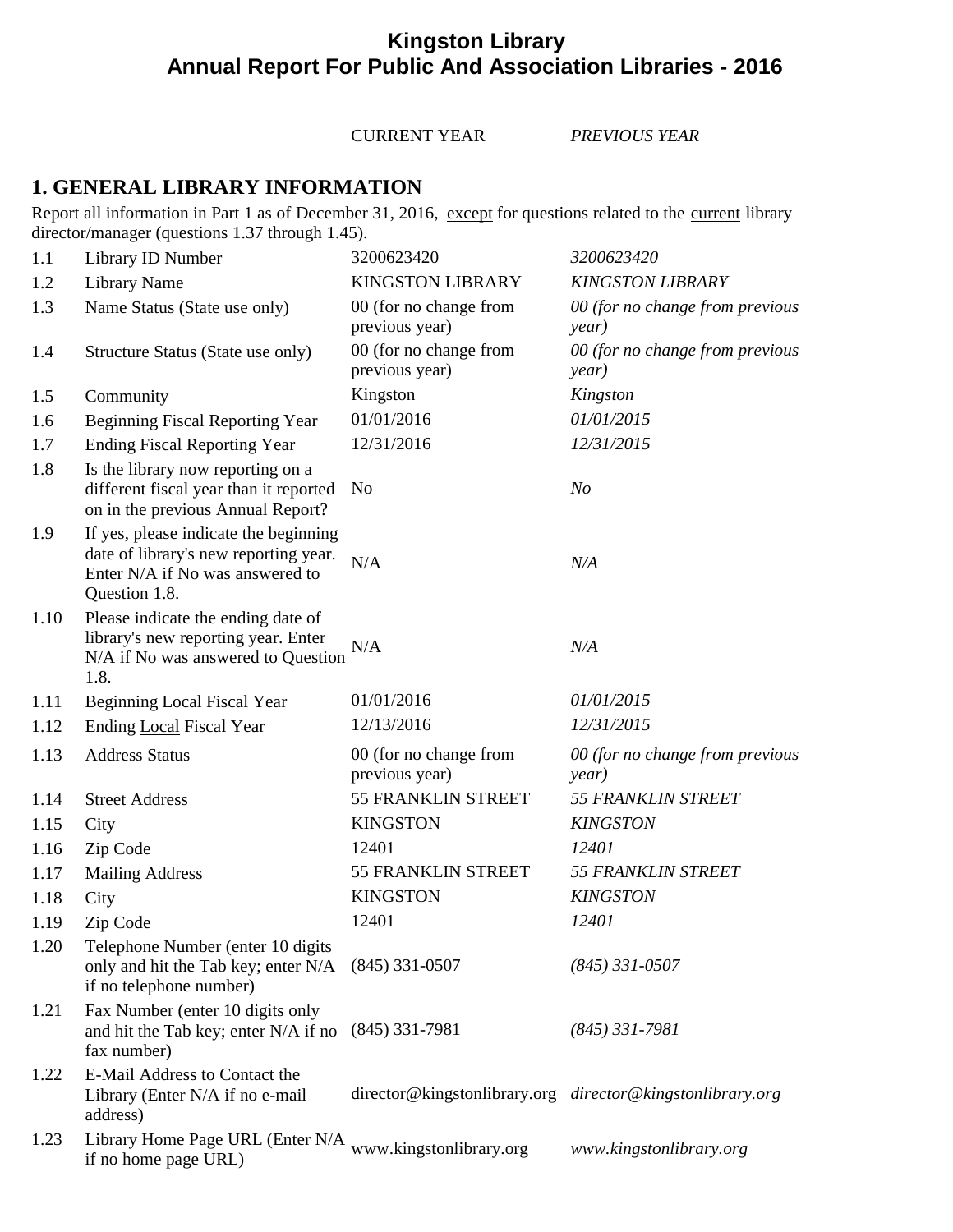| 1.24 | Population Chartered to Serve (per<br>2010 Census)                                                                                                                                                      | 23,893                                              | 23,893                              |
|------|---------------------------------------------------------------------------------------------------------------------------------------------------------------------------------------------------------|-----------------------------------------------------|-------------------------------------|
| 1.25 | Indicate the type of library as stated<br>in the library's charter (select one):                                                                                                                        | <b>PUBLIC</b>                                       | <b>PUBLIC</b>                       |
| 1.26 | Indicate the area chartered to serve<br>as stated in the library's charter<br>(select one):                                                                                                             | Special Legislative District                        | <b>Special Legislative District</b> |
| 1.27 | During the reporting year, has there<br>been any change to the library's legal<br>service area boundaries? Changes<br>must be the result of a Regents<br>charter action. Answer Y for Yes, N<br>for No. | N                                                   | $\boldsymbol{N}$                    |
| 1.28 | Indicate the type of charter the<br>library currently holds (select one):                                                                                                                               | Absolute                                            | Absolute                            |
| 1.29 | Date the library was granted its<br>absolute charter or the date of the<br>provisional charter if the library<br>does not have an absolute charter                                                      | 11/03/2005                                          | 11/03/2005                          |
| 1.30 | Date the library was last registered                                                                                                                                                                    | 10/17/1907                                          | 10/17/1907                          |
| 1.31 | Federal Employer Identification<br>Number                                                                                                                                                               | 141374488                                           | 141374488                           |
| 1.32 | County                                                                                                                                                                                                  | <b>ULSTER</b>                                       | <b>ULSTER</b>                       |
| 1.33 | <b>School District</b>                                                                                                                                                                                  | <b>Kingston City School</b><br>Consolidated         | Kingston City School Consolidated   |
| 1.34 | Town/City                                                                                                                                                                                               | Kingston                                            | Kingston                            |
| 1.35 | <b>Library System</b>                                                                                                                                                                                   | Mid-Hudson Library System Mid-Hudson Library System |                                     |
|      | THESE QUESTIONS ARE FOR NYC LIBRARIES ONLY. PLEASE PROCEED TO THE NEXT<br><b>QUESTION.</b>                                                                                                              |                                                     |                                     |
|      | 1.36a President/CEO Name                                                                                                                                                                                |                                                     |                                     |
|      | 1.36b President/CEO Phone Number                                                                                                                                                                        |                                                     |                                     |
|      | 1.36c President/CEO Email                                                                                                                                                                               |                                                     |                                     |
|      | NOTE: For questions 1.37 through 1.45, report all information for the current library director/manager.                                                                                                 |                                                     |                                     |
| 1.37 | Title of Library Director/ Manager<br>(select one):                                                                                                                                                     | Ms.                                                 | $Ms$ .                              |
| 1.38 | First Name of Library<br>Director/Manager                                                                                                                                                               | Margaret                                            | <b>Margaret</b>                     |
| 1.39 | Last Name of Library<br>Director/Manager                                                                                                                                                                | Menard                                              | Menard                              |
| 1.40 | NYS Public Librarian Certification<br>Number                                                                                                                                                            | 21660                                               | 21660                               |
| 1.41 | What is the highest education level<br>of the library manager/director?                                                                                                                                 | Master's Degree                                     |                                     |
| 1.42 | If the library manager/director holds<br>a Master's Degree, is it a Master's<br>Degree in Library/Information<br>Science?                                                                               | Y                                                   |                                     |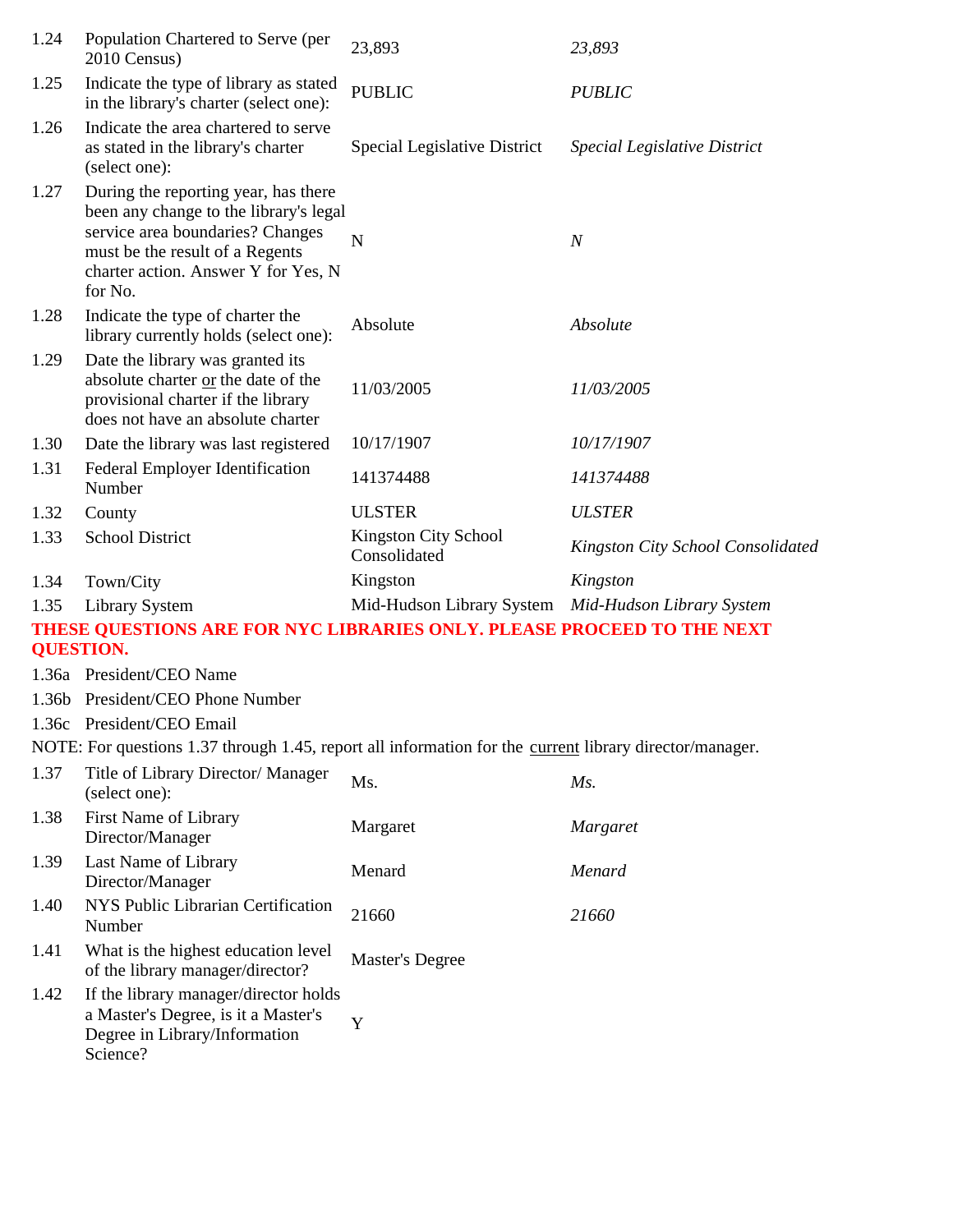| 1.43 | Do all staff working in the budgeted<br>Librarian (certified) positions<br>reported in 6.4 have an active NYS<br>Public Librarian Certificate? If No,<br>list the name and e-mail address of<br>each staff member without an active<br>certificate in a Note.                                                        | Y                                                                    |                                                                   |
|------|----------------------------------------------------------------------------------------------------------------------------------------------------------------------------------------------------------------------------------------------------------------------------------------------------------------------|----------------------------------------------------------------------|-------------------------------------------------------------------|
| 1.44 | E-mail Address of the<br>Director/Manager                                                                                                                                                                                                                                                                            |                                                                      | director@kingstonlibrary.org director@kingstonlibrary.org         |
| 1.45 | Fax Number of the<br>Director/Manager                                                                                                                                                                                                                                                                                | $(845)$ 331-7981                                                     | $(845)$ 331-7981                                                  |
| 1.46 | Is the library a member of the New<br><b>York State and Local Retirement</b><br>System?                                                                                                                                                                                                                              | N                                                                    |                                                                   |
| 1.47 | Does the library charge fees for<br>library cards to people residing<br>outside the system's service area?                                                                                                                                                                                                           | Y                                                                    | Y                                                                 |
| 1.48 | Was all or part of the library's<br>funding subject to a public vote $(s)$<br>held during Calendar Year 2016?<br>(Please respond even if the vote was<br>unsuccessful). Enter Y for Yes, N<br>for No. If Yes, complete one record<br>for the public vote from each<br>funding source. If no, go to question<br>1.49. | Y                                                                    | Y                                                                 |
| 1.   | Name of municipality or district<br>holding the public vote                                                                                                                                                                                                                                                          | <b>Kingston Library District</b>                                     | <b>Kingston Library District</b>                                  |
| 2.   | Indicate the type of municipality or<br>district holding the public vote                                                                                                                                                                                                                                             | <b>Special Legislative District</b>                                  | Special Legislative District                                      |
| 3.   | Date the vote was held<br>$\frac{\text{mm}}{\text{dd}}/2016$                                                                                                                                                                                                                                                         | 06/07/2016                                                           | 06/02/2015                                                        |
| 4.   | Was the vote successful? Y/N                                                                                                                                                                                                                                                                                         | Y                                                                    | Y                                                                 |
| 5.   | What type of public vote was it?                                                                                                                                                                                                                                                                                     | budget vote (special<br>legislative district public<br>library only) | budget vote (special legislative<br>district public library only) |
| 6a.  | Most recent prior year approved<br>appropriation from a public vote:                                                                                                                                                                                                                                                 | \$760,397                                                            | \$760,399                                                         |
| 6b.  | Proposed increase in appropriation<br>as a result of the vote held on the<br>date reported in question number 3:                                                                                                                                                                                                     | \$15,209                                                             | \$15,207                                                          |
| 6с.  | Total proposed appropriation (sum<br>of 6a and 6b):                                                                                                                                                                                                                                                                  | \$775,606                                                            | \$775,606                                                         |

**This question should only be answered if "No" was answered in Q1.48 OR the library has votes from different municipalities/districts that were held in different years, both current and prior.**

1.49 Did the library receive funding from an appropriation which was approved by public vote in a prior year? (Prior to Calendar Year 2016) *Y Y*<br>Enter Y fan Year Man Ja Jf Year Enter Y for Yes, N for No. If Yes, complete one record for the vote from each funding source. If No, go to question 1.50.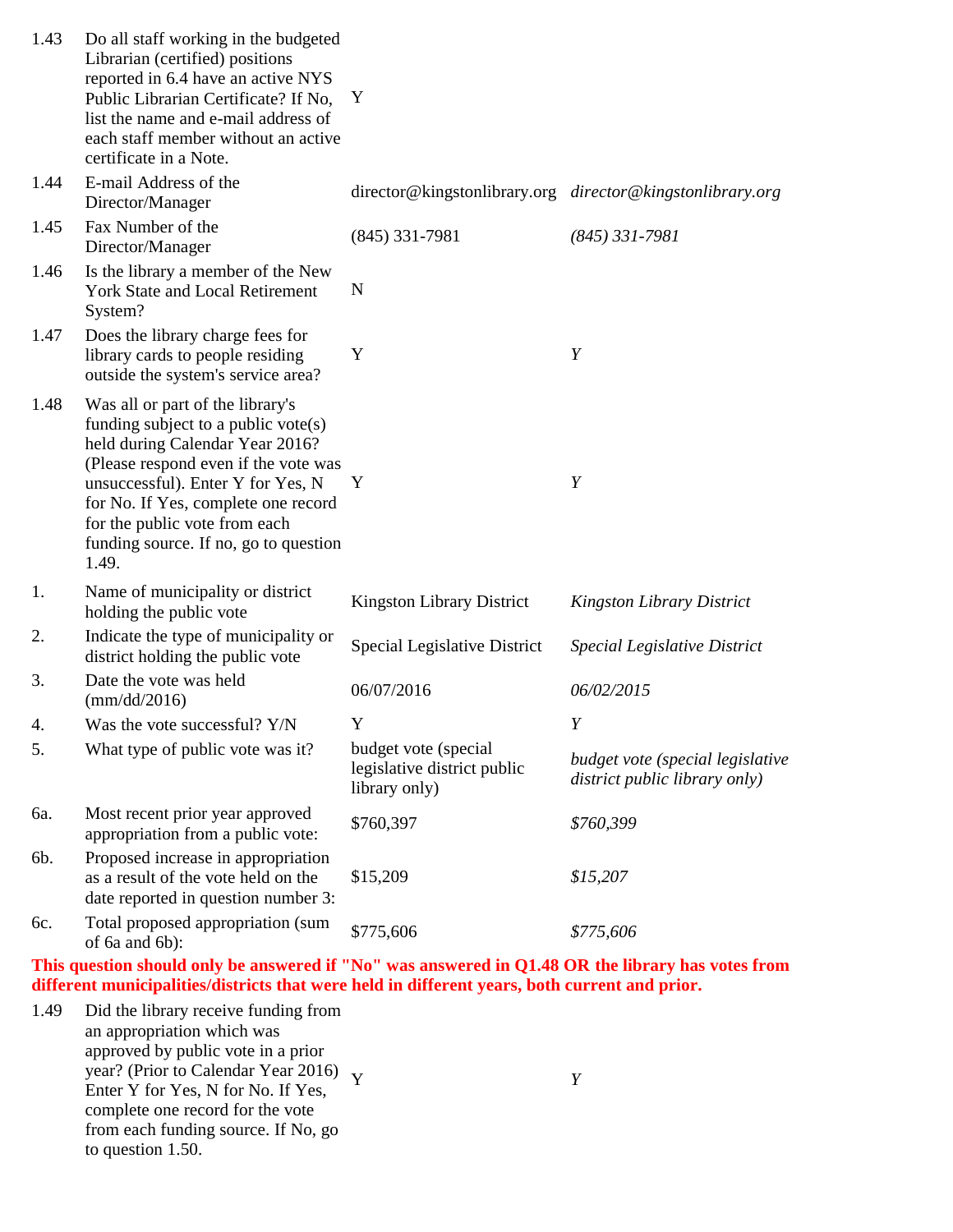| 1.   | Name of municipality or district<br>holding the public vote                                                                                                                                                                                                                                                                                                                                             | Kingston City School District Kingston Library District                   |                                                                   |
|------|---------------------------------------------------------------------------------------------------------------------------------------------------------------------------------------------------------------------------------------------------------------------------------------------------------------------------------------------------------------------------------------------------------|---------------------------------------------------------------------------|-------------------------------------------------------------------|
| 2.   | Indicate the type of municipality or<br>district holding the public vote                                                                                                                                                                                                                                                                                                                                | <b>School District</b>                                                    | Special Legislative District                                      |
| 3.   | Date the last successful vote was<br>held (mm/dd/yyyy)                                                                                                                                                                                                                                                                                                                                                  | 05/17/2016                                                                | 06/02/2014                                                        |
| 4.   | What type of public vote was it?                                                                                                                                                                                                                                                                                                                                                                        | school district ballot<br>proposition (Ed. Law<br>$\hat{A}\$ \$259(1)(a)) | budget vote (special legislative<br>district public library only) |
| 5.   | What was the total dollar amount of<br>the appropriation from tax dollars<br>resulting from the last successful<br>vote?                                                                                                                                                                                                                                                                                | \$23,000                                                                  | \$760,399                                                         |
| 1.50 | Does the reporting library have a<br>contractual agreement with a<br>municipality or district to provide<br>library services to residents of an<br>area not served by a chartered<br>library? Enter Y for Yes, N for No.<br>If yes, please complete one record<br>for each contract. If no, go to<br>question 1.51.                                                                                     | N                                                                         | $\boldsymbol{N}$                                                  |
| 1.   | Name of contracting municipality or<br>district                                                                                                                                                                                                                                                                                                                                                         | N/A                                                                       | N/A                                                               |
| 2.   | Is this a written contractual<br>agreement?                                                                                                                                                                                                                                                                                                                                                             | N/A                                                                       | N/A                                                               |
| 3.   | Population of the geographic area<br>served by this contract                                                                                                                                                                                                                                                                                                                                            | N/A                                                                       | N/A                                                               |
| 4.   | Dollar amount of contract                                                                                                                                                                                                                                                                                                                                                                               | N/A                                                                       | N/A                                                               |
| 5.   | Enter the appropriate code for range<br>of services provided (select one):                                                                                                                                                                                                                                                                                                                              | N/A                                                                       | N/A                                                               |
| 1.51 | For the reporting year, has the<br>library experienced any unusual<br>circumstance(s) that affected the<br>statistics reported (e.g., natural<br>disaster, fire, closed for renovations,<br>massive weeding of collection, etc.)? Y<br>If yes, please annotate explaining the<br>circumstance(s) and the impact on<br>the library using the Note; if no,<br>please go to Part 2, Library<br>Collection. |                                                                           | $\boldsymbol{N}$                                                  |

### **2. LIBRARY COLLECTION**

Report holdings, additions, and subscriptions as of the end of the fiscal year reported in Part 1. Please click here to read general instructions before completing this section.

This section of the survey (2.1-2.22) collects data on selected types of materials.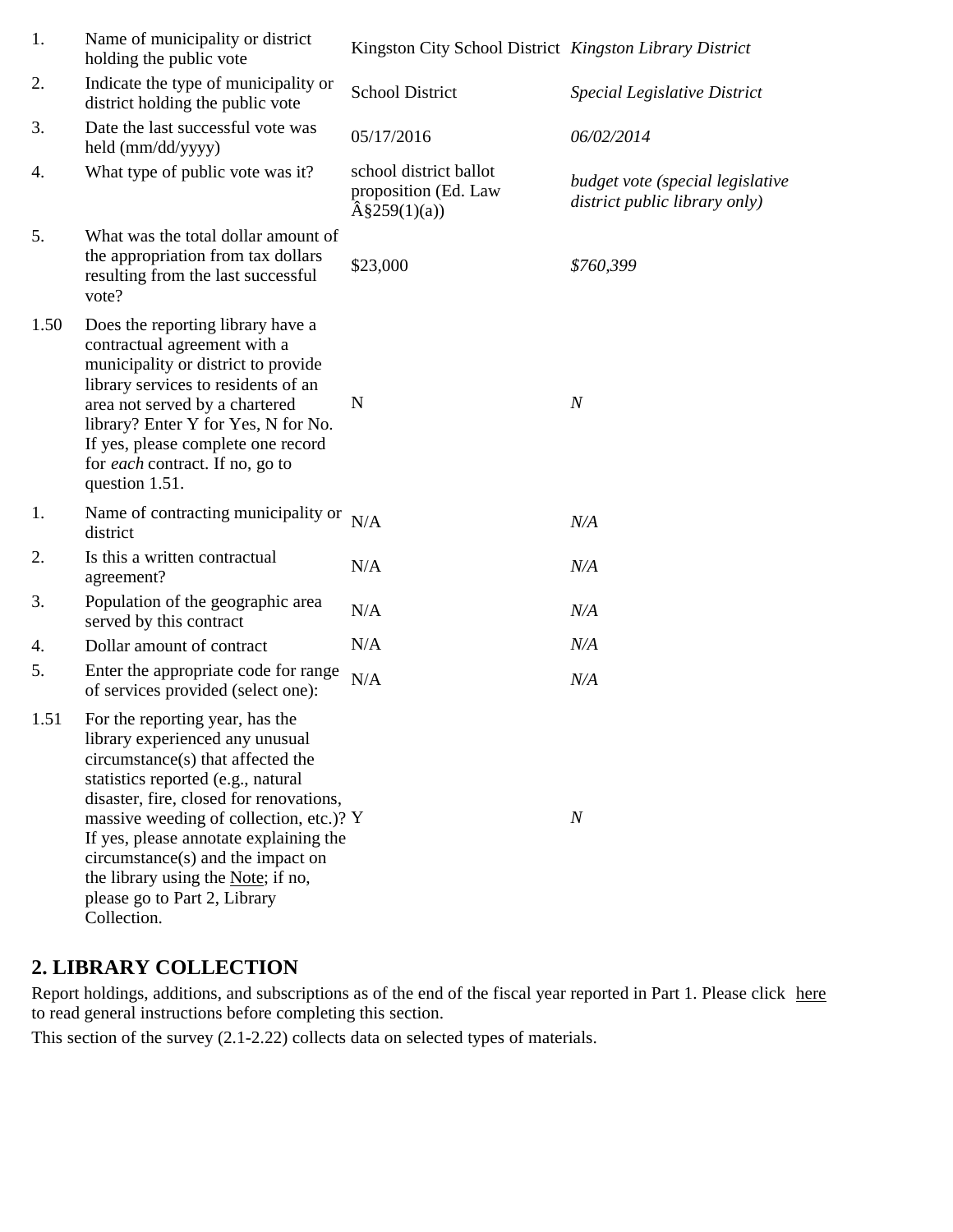It does not cover all materials (i.e., microforms, loose sheet music, maps, and pictures) for which expenditures are reported under Print Materials Expenditures, Electronic Materials Expenditures, and Other Materials Expenditures (questions 12.6, 12.7 and 12.8). Under this category report only items that have been purchased, leased or licensed by the library, a consortium, the state library, a donor or other person or entity. Included items must only be accessible with a valid library card or at a physical library location; inclusion in the catalog is not required. Do not include items freely available without monetary exchange. Do not include items that are permanently retained by the patron; count only items that have a set circulation period where it is available for their use. Count electronic materials at the administrative entity level; do not duplicate numbers at each branch.

### **PRINT MATERIALS**

#### **Cataloged Books**

| 2.1  | <b>Adult Fiction Books</b>                                                                                                                                                                                                                                            | 11,460           | 11,126   |
|------|-----------------------------------------------------------------------------------------------------------------------------------------------------------------------------------------------------------------------------------------------------------------------|------------------|----------|
| 2.2  | <b>Adult Non-fiction Books</b>                                                                                                                                                                                                                                        | 14,723           | 18,167   |
| 2.3  | <b>Total Adult Books (Total questions</b><br>$2.1 \& 2.2$                                                                                                                                                                                                             | 26,183           | 29,293   |
| 2.4  | <b>Children's Fiction Books</b>                                                                                                                                                                                                                                       | 13,055           | 14,636   |
| 2.5  | <b>Children's Non-fiction Books</b>                                                                                                                                                                                                                                   | 9,558            | 9,690    |
| 2.6  | <b>Total Children's Books (Total</b><br>questions 2.4 $& 2.5$ )                                                                                                                                                                                                       | 22,613           | 24,326   |
| 2.7  | <b>Total Cataloged Books (Total</b><br>questions $2.3 \& 2.6$ )                                                                                                                                                                                                       | 48,796           | 53,619   |
|      | <b>Other Print Materials</b>                                                                                                                                                                                                                                          |                  |          |
| 2.8  | <b>Total Uncataloged Books</b>                                                                                                                                                                                                                                        | $\boldsymbol{0}$ | $\theta$ |
| 2.9  | <b>Total Print Serials</b>                                                                                                                                                                                                                                            | 70               | 70       |
| 2.10 | <b>All Other Print Materials</b>                                                                                                                                                                                                                                      | 6,431            | 127      |
| 2.11 | <b>Total Other Print Materials (Total</b><br>questions 2.8 through 2.10)                                                                                                                                                                                              | 6,501            | 197      |
| 2.12 | <b>Total Print Materials (Total</b><br>questions $2.7$ and $2.11$ )                                                                                                                                                                                                   | 55,297           | 53,816   |
|      | <b>ALL OTHER MATERIALS</b>                                                                                                                                                                                                                                            |                  |          |
|      | <b>Electronic Materials</b>                                                                                                                                                                                                                                           |                  |          |
| 2.13 | <b>Electronic Books</b>                                                                                                                                                                                                                                               | 12,266           | 12,568   |
| 2.14 | <b>Local Electronic Collections</b>                                                                                                                                                                                                                                   | 13               | 13       |
| 2.15 | <b>NOVELNY Electronic Collections</b>                                                                                                                                                                                                                                 | $10\,$           | 10       |
| 2.16 | <b>Total Electronic Collections (Total</b><br>questions $2.14$ and $2.15$ )                                                                                                                                                                                           | 23               | 23       |
| 2.17 | Audio - Downloadable Units                                                                                                                                                                                                                                            | 3,226            | 2,666    |
| 2.18 | Video - Downloadable Units                                                                                                                                                                                                                                            | 23               | $\theta$ |
| 2.19 | <b>Other Electronic Materials (Include</b><br>items that are not included in the<br>above categories, such as e-serials;<br>electronic files; collections of digital 46<br>photographs; and electronic<br>government documents, reference<br>tools, scores and maps.) |                  | 97       |
| 2.20 | <b>Total Electronic Materials (Total</b><br>questions 2.13, 2.16, 2.17, 2.18 and<br>2.19)                                                                                                                                                                             | 15,584           | 15,354   |

#### **Non-Electronic Materials**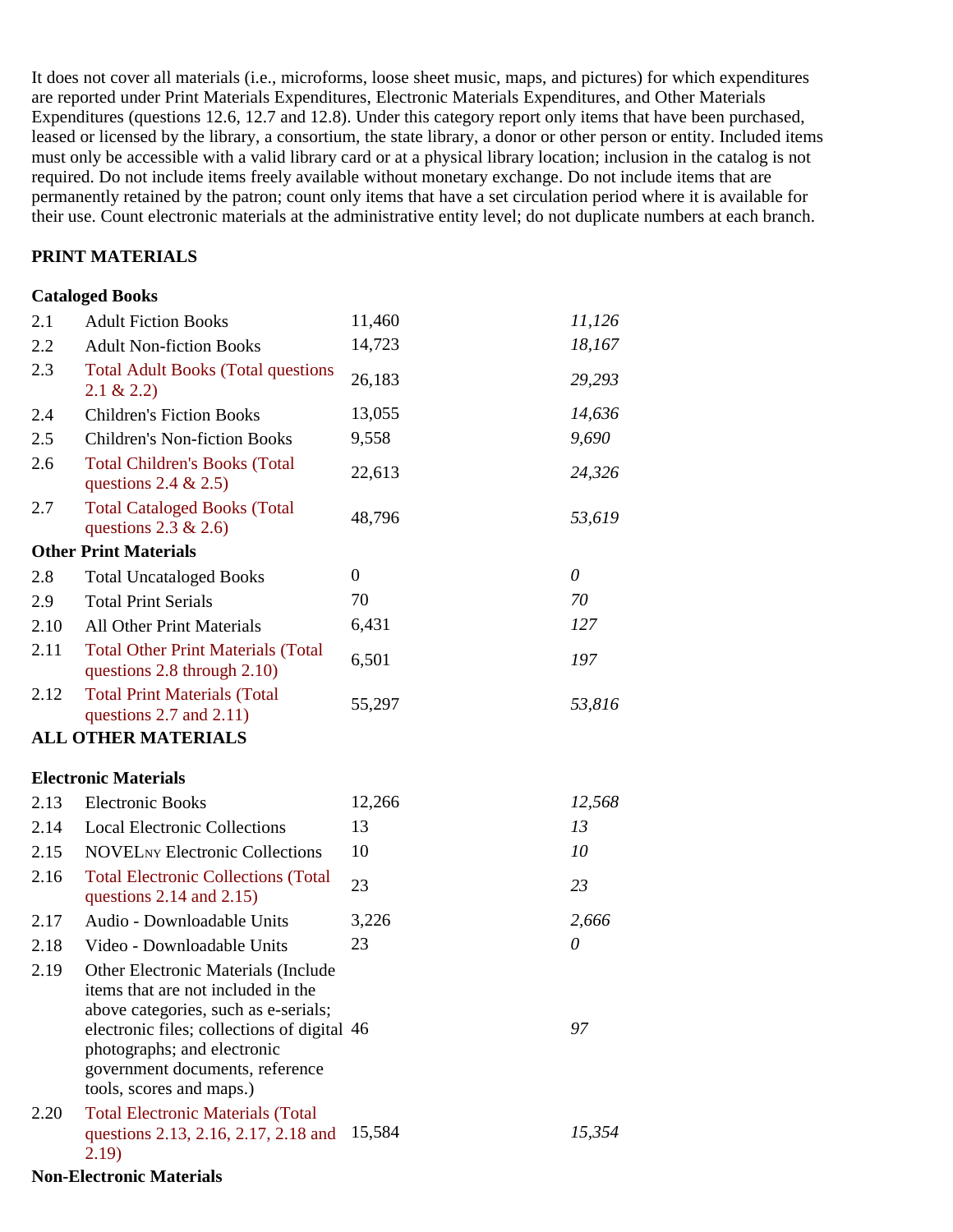| 2.21 | Audio - Physical Units                                                       | 1,960  | 2,255  |
|------|------------------------------------------------------------------------------|--------|--------|
| 2.22 | Video - Physical Units                                                       | 4,890  | 5,785  |
| 2.23 | <b>Other Non-Electronic Materials</b><br>(includes films, slides, etc.)      | 323    | 352    |
| 2.24 | <b>Total Other Materials Holdings</b><br>(Total questions 2.21 through 2.23) | 7,173  | 8,392  |
| 2.25 | <b>GRAND TOTAL HOLDINGS</b><br>(Total questions 2.12, 2.20 and 2.24)         | 78,054 | 77,562 |
|      | <b>CURRENT SERIAL SUBSCRIPTIONS</b>                                          |        |        |
| 2.26 | <b>Current Print Serial Subscriptions</b>                                    | 65     | 65     |
|      | ADDITIONS TO HOLDINGS - Do not subtract withdrawals or discards.             |        |        |
| 2.27 | <b>Cataloged Books</b>                                                       | 3,744  | 4,139  |
| 2.28 | <b>All Other Print Materials</b>                                             | 725    | 720    |
| 2.29 | <b>Electronic Materials</b>                                                  | 3,559  | 4,723  |
| 2.30 | All Other Materials                                                          | 1,500  | 2,093  |
| 2.31 | <b>Total Additions (Total questions)</b><br>2.27 through 2.30)               | 9,528  | 11,675 |

## **3. LIBRARY PROGRAMS, POLICIES, AND SERVICES**

Report all information on questions 3.1 through 3.27 as of the end of the fiscal year reported in Part 1; report information on questions 3.28 through 3.79 for the 2016 calendar year. Please click here to read general instructions before completing this section.

Please report information on LIBRARY USE as of the end of the fiscal year reported in Part 1.

### **LIBRARY USE**

| 3.1 | Library visits (total annual<br>attendance)                   | 253,159 | 247,813 |
|-----|---------------------------------------------------------------|---------|---------|
| 3.2 | Registered resident borrowers                                 | 10,980  | 10,760  |
| 3.3 | Registered non-resident borrowers 6                           |         | 12      |
|     | Please report information on WRITTEN POLICIES as of 12/31/16. |         |         |

### **WRITTEN POLICIES (Answer Y for Yes, N for No)**

| 3.4 | Does the library have an open<br>meeting policy?                                        | Y |   |
|-----|-----------------------------------------------------------------------------------------|---|---|
| 3.5 | Does the library have a policy<br>protecting the confidentiality of<br>library records? | Y | Y |
| 3.6 | Does the library have an Internet use $\bf{v}$<br>policy?                               |   | Y |
| 3.7 | Does the library have a disaster<br>plan?                                               | N | N |
| 3.8 | Does the library have a<br>board-approved conflict of interest<br>policy?               | Y | Y |
| 3.9 | Does the library have a<br>board-approved whistle blower<br>policy?                     | Y |   |

Please report information on ACCESSIBILITY as of 12/31/16.

### **ACCESSIBILITY (Answer Y for Yes, N for No)/b>**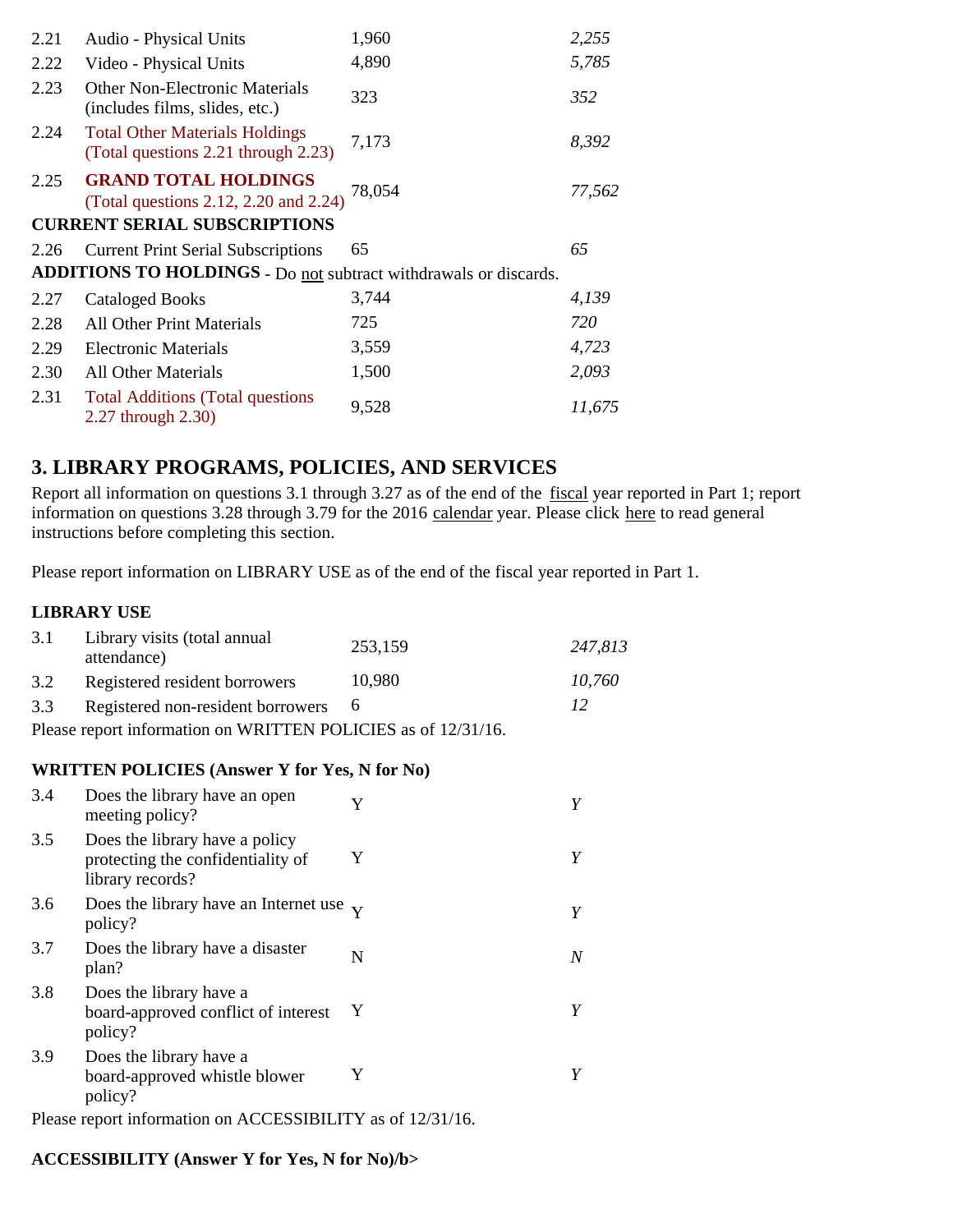| 3.10 | Does the library provide service to<br>persons who cannot visit the library<br>(homebound persons, persons in<br>nursing homes, persons in jail, etc.)? | Y              | Y                |
|------|---------------------------------------------------------------------------------------------------------------------------------------------------------|----------------|------------------|
| 3.11 | Does the library have assistive<br>devices for persons who are deaf<br>and hearing impaired (TTY/TDD)?                                                  | Y              | Y                |
| 3.12 | Does the library have large print<br>books?                                                                                                             | Y              | Y                |
| 3.13 | Does the library have assistive<br>technology for the blind and visually N<br>impaired?                                                                 |                | $\boldsymbol{N}$ |
|      | 3.14 - If so, what do you have?                                                                                                                         |                |                  |
|      | screen reader, such as JAWS or<br>Windoweyes                                                                                                            | N <sub>0</sub> | No               |
|      | refreshable Braille keyboard                                                                                                                            | No.            | N <sub>0</sub>   |
|      | screen magnification software, such<br>as Zoomtext                                                                                                      | N <sub>o</sub> | No               |
|      | electronic scanning and reading<br>software, such as OpenBook                                                                                           | N <sub>0</sub> | No               |

Please report information on LIBRARY SPONSORED PROGRAMS as of the end of the fiscal year reported in Part 1.

#### **LIBRARY SPONSORED PROGRAMS**

| 3.15 | <b>Adult Program Sessions</b>                                                                                                                                                                                                                              | 415    | 395    |
|------|------------------------------------------------------------------------------------------------------------------------------------------------------------------------------------------------------------------------------------------------------------|--------|--------|
| 3.16 | <b>Young Adult Program Sessions</b>                                                                                                                                                                                                                        | 124    | 113    |
| 3.17 | <b>Children's Program Sessions</b>                                                                                                                                                                                                                         | 186    | 231    |
| 3.18 | All Other Program Sessions                                                                                                                                                                                                                                 | 267    | 279    |
| 3.19 | <b>Total Number of Program Sessions</b><br>(Total questions 3.15 through 3.18)                                                                                                                                                                             | 992    | 1,018  |
| 3.20 | One-on-One Program Sessions                                                                                                                                                                                                                                | 17     | 18     |
| 3.21 | Do library staff, trustees and/or<br>volunteers reach outside of the<br>library to promote library programs<br>and services through group<br>presentations, information tables<br>and/or other similar educational<br>activities sponsored by the Library? | Yes    |        |
| 3.22 | <b>Adult Program Attendance</b>                                                                                                                                                                                                                            | 3,853  | 3,669  |
| 3.23 | Young Adult Program Attendance                                                                                                                                                                                                                             | 831    | 791    |
| 3.24 | Children's Program Attendance                                                                                                                                                                                                                              | 4,208  | 6,437  |
| 3.25 | All Other Program Attendance                                                                                                                                                                                                                               | 2,231  | 2,191  |
| 3.26 | <b>Total Program Attendance (Total</b><br>questions 3.22 through 3.25)                                                                                                                                                                                     | 11,123 | 13,088 |
| 3.27 | One-on-One Program Attendance                                                                                                                                                                                                                              | 21     | 18     |

Please report information on SUMMER READING PROGRAMS for the 2016 calendar year.

### **SUMMER READING PROGRAM**

3.28 - Indicate which of the following apply to the summer reading program(s) offered by the library during the summer of 2016 (check all that apply):

| Program(s) for children     | Yes  | Yes. |
|-----------------------------|------|------|
| Program(s) for young adults | Y es | Yes  |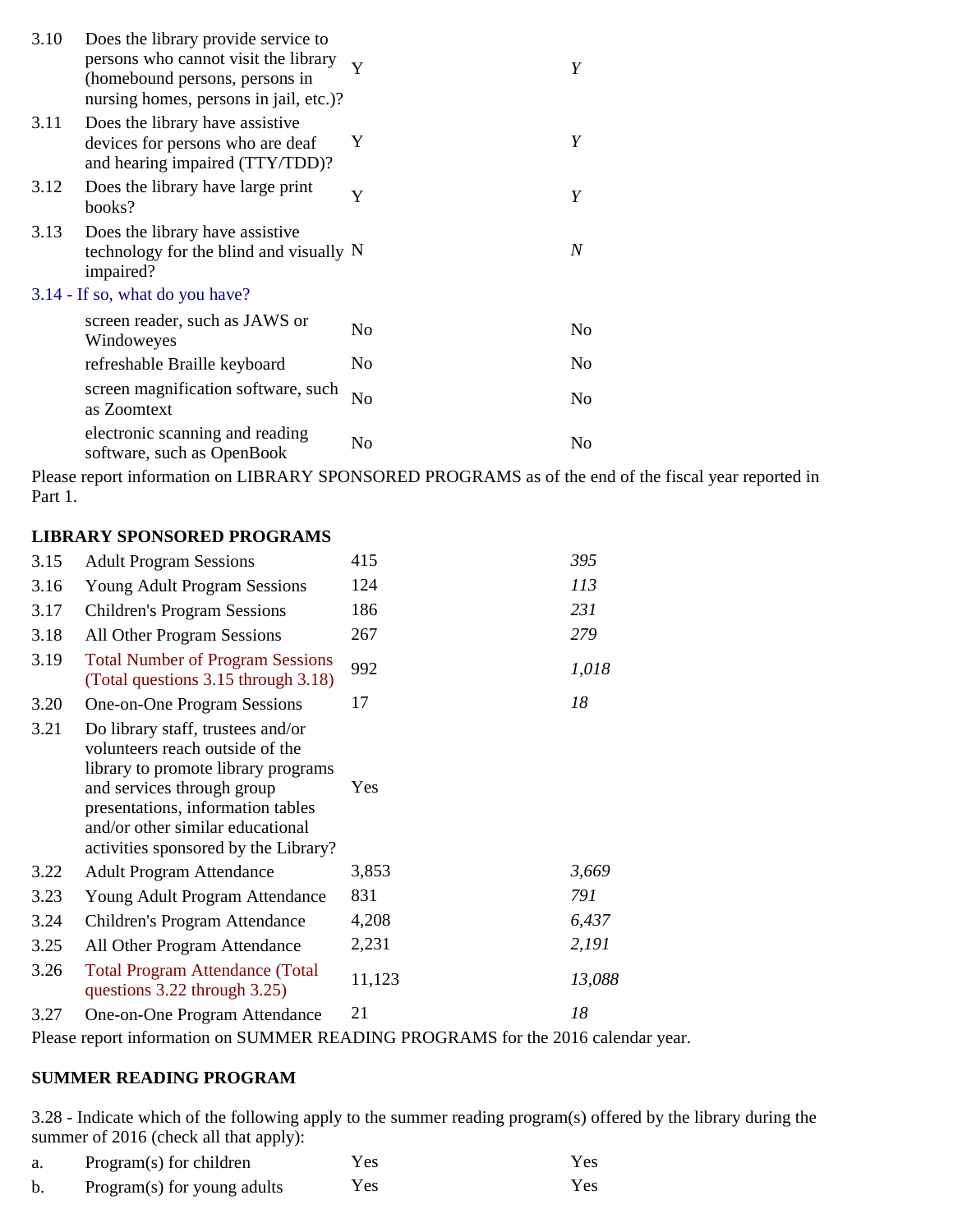| c.   | Program(s) for Adults                                                                                          | Yes            | No             |
|------|----------------------------------------------------------------------------------------------------------------|----------------|----------------|
| d.   | <b>Summer Reading at New York</b><br>Libraries name and/or logo used                                           | Yes            | Yes            |
| e.   | Collaborative Summer Library<br>Program (CSLP Manual, provided<br>through the New York State Library,<br>used) | Yes            | Yes            |
| f.   | N/A                                                                                                            | N <sub>o</sub> | No             |
| 3.29 | Library outlets offering a summer<br>reading program                                                           | $\mathbf{1}$   | 1              |
| 3.30 | Children registered for the library's<br>summer reading program                                                | 381            | 397            |
| 3.31 | Young adults registered for the<br>library's summer reading program                                            | 43             | 38             |
| 3.32 | Adults registered for the library's<br>summer reading program                                                  | 7              | $\theta$       |
| 3.33 | Total number registered for the<br>library's summer reading program<br>$(total 3.30 + 3.31 + 3.32)$            | 431            | 435            |
| 3.34 | Children's program sessions -<br>Summer 2016                                                                   | 57             | 65             |
| 3.35 | Young adult program sessions -<br>Summer 2016                                                                  | 45             | 41             |
| 3.36 | Adult program sessions - Summer<br>2016                                                                        | 13             | $\theta$       |
| 3.37 | Total program sessions - Summer<br>$2016$ (total $3.34 + 3.35 + 3.36$ )                                        | 115            | 106            |
| 3.38 | Children's program attendance -<br>Summer 2016                                                                 | 1,431          | 1,731          |
| 3.39 | Young adult program attendance -<br>Summer 2016                                                                | 284            | 261            |
| 3.40 | Adult program attendance - Summer<br>2016                                                                      | 70             | 0              |
| 3.41 | Total program attendance - Summer<br>$2016$ (total $3.38 + 3.39 + 3.40$ )                                      | 1,785          | 1,992          |
|      | <b>COLLABORATORS</b>                                                                                           |                |                |
| 3.42 | Public school district(s) and/or<br><b>BOCES</b>                                                               | 1              | 1              |
| 3.43 | Non-public school(s)                                                                                           | 1              | 1              |
| 3.44 | Childcare center(s)                                                                                            | 3              | $\mathfrak{Z}$ |
| 3.45 | Summer camp(s)                                                                                                 | 1              | 0              |
| 3.46 | Municipality/Municipalities                                                                                    | 1              | 1              |
| 3.47 | Literacy provider(s)                                                                                           | 1              | 1              |
| 3.48 | Other (describe using the State note) 0                                                                        |                | 0              |
| 3.49 | <b>Total Collaborators (total 3.42)</b><br>through 3.48)                                                       | 8              | 7              |

Please report information on EARLY LITERACY PROGRAMS for the 2016 calendar year.

## **EARLY LITERACY PROGRAMS**

3.50 Did the library offer early literacy Y programs? (Enter Y for Yes, N for *Y*  $\text{No}$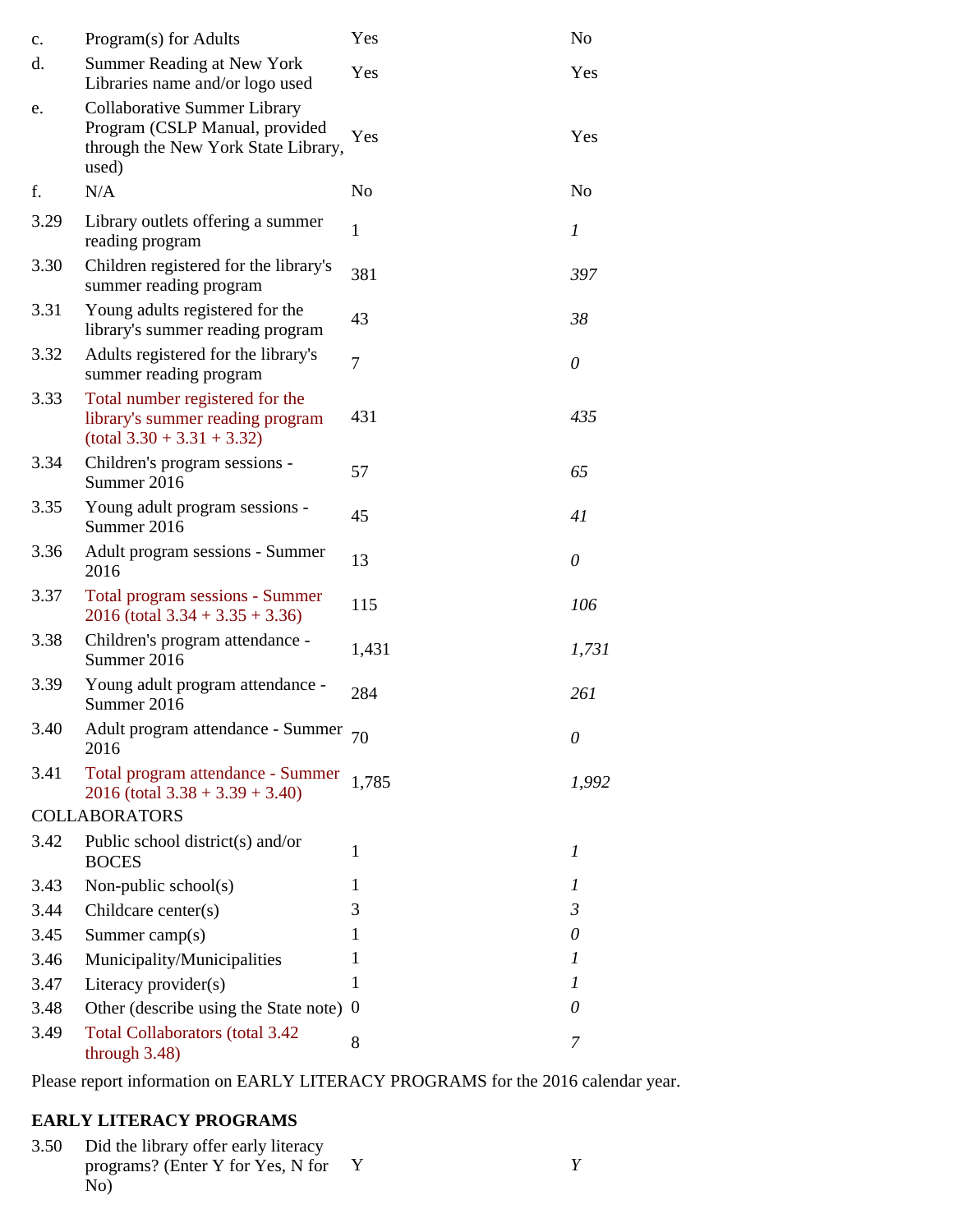|      | 3.51 - Indicate types of programs offered (check all that apply)        |                |                |
|------|-------------------------------------------------------------------------|----------------|----------------|
| a.   | Focus on birth - school entry                                           | Yes            | Yes            |
| b.   | Focus on parents & caregivers                                           | Yes            | Yes            |
| c.   | Combined audience                                                       | Yes            | Yes            |
| d.   | N/A                                                                     | N <sub>o</sub> | N <sub>o</sub> |
|      | 3.52 - Number of sessions                                               |                |                |
| a.   | Focus on birth - school entry                                           | 104            | 103            |
| b.   | Focus on parents & caregivers                                           | 1              | $\overline{2}$ |
| c.   | Combined audience                                                       | 5              | 9              |
| d.   | N/A                                                                     | 0              | $\theta$       |
| 3.53 | <b>Total Sessions</b>                                                   | 110            | 114            |
|      | 3.54 - Attendance at sessions                                           |                |                |
| a.   | Focus on birth - school entry                                           | 1,405          | 1,787          |
| b.   | Focus on parents & caregivers                                           | 10             | 13             |
| c.   | Combined audience                                                       | 26             | 47             |
| d.   | N/A                                                                     | $\Omega$       | $\theta$       |
| 3.55 | <b>Total Attendance</b>                                                 | 1,441          | 1,847          |
|      | 3.56 - Collaborators (check all that apply):                            |                |                |
| a.   | Childcare center(s)                                                     | Yes            | Yes            |
| b.   | Public School District(s) and/or<br><b>BOCES</b>                        | Yes            | Yes            |
| c.   | Non-Public School(s)                                                    | Yes            | Yes            |
| d.   | Health care providers/agencies                                          | Yes            | N <sub>o</sub> |
| e.   | Other (describe using the State note) No                                |                | N <sub>0</sub> |
|      | Please report information on ADULT LITERACY for the 2016 calendar year. |                |                |
|      | <b>ADULT LITERACY</b>                                                   |                |                |
| 3.57 | Did the library offer adult literacy<br>programs?                       | Yes            | Yes            |
| 3.58 | Total group program sessions                                            | 6              | 6              |
| 3.59 | Total one-on-one program sessions                                       | 207            | 212            |
| 3.60 | Total group program attendance                                          | 117            | 108            |
| 3.61 | Total one-on-one program<br>attendance                                  | 415            | 561            |
|      | 3.62 - Collaborators (check all that apply)                             |                |                |
| a.   | Literacy NY (Literacy Volunteers of<br>America)                         | Yes            | Yes            |

|                | America)                                                 |     | .   |
|----------------|----------------------------------------------------------|-----|-----|
| b.             | Public School District(s) and/or<br><b>BOCES</b>         | Yes | Yes |
| $\mathbf{c}$ . | Non-Public Schools                                       | Yes | Yes |
|                | Other (see instructions and describe $N0$<br>using Note) |     | Yes |

Please report information on PROGRAMS FOR ENGLISH SPEAKERS OF OTHER LANGUAGES (ESOL) for the 2016 calendar year.

### **PROGRAMS FOR ENGLISH SPEAKERS OF OTHER LANGUAGES (ESOL)**

| 3.63 | Did the library offer programs for |   |  |
|------|------------------------------------|---|--|
|      | English Speakers of Other          | N |  |
|      | Languages (ESOL)? (Enter Y for     |   |  |
|      | Yes, N for No)                     |   |  |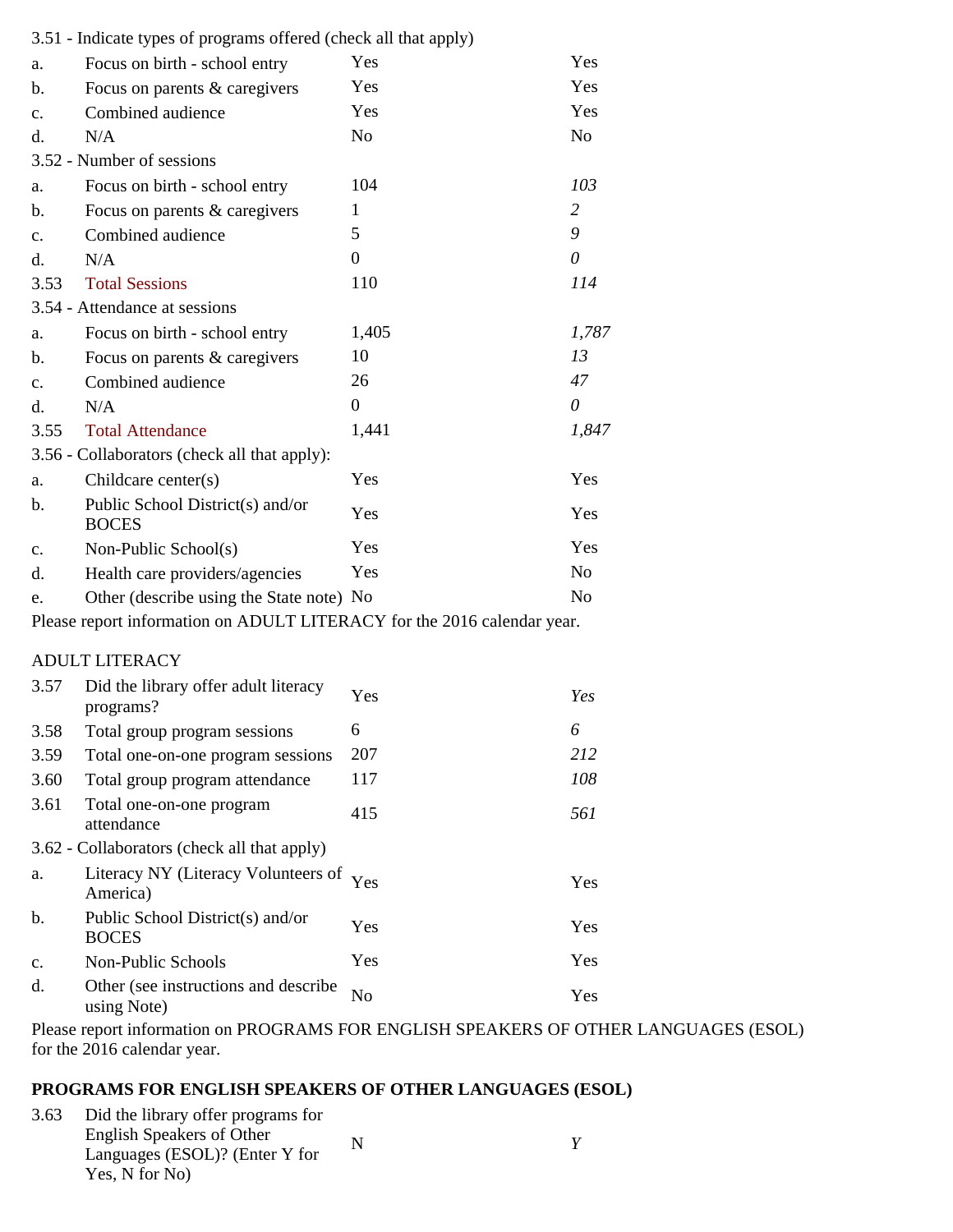| 3.64          | Children's program sessions                             | 0        | 12         |
|---------------|---------------------------------------------------------|----------|------------|
| 3.65          | Young adult program sessions                            | 0        | 0          |
| 3.66          | Adult program sessions                                  | 0        | 3          |
| 3.67          | Total program sessions (total $3.64 +$<br>$3.65 + 3.66$ | 0        | 15         |
| 3.68          | One-on-one program sessions                             | 0        | 0          |
| 3.69          | Children's program attendance                           | 0        | 37         |
| 3.70          | Young adult program attendance                          | 0        | 0          |
| 3.71          | Adult program attendance                                | 0        | 82         |
| 3.72          | Total program attendance (total 3.69<br>$+3.70 + 3.71$  | $\Omega$ | 119        |
| 3.73          | One-on-one program attendance                           | $\theta$ | 0          |
|               | 3.74 - Collaborators (check all that apply):            |          |            |
| a.            | Literacy NY (Literacy Volunteers of<br>America)         | Yes      | Yes        |
| b.            | Public School District(s) and/or<br><b>BOCES</b>        | Yes      | <b>Yes</b> |
| $C_{\bullet}$ | Non-Public School(s)                                    | Yes      | Yes        |
| d.            | Other (describe using the Note)                         | No       | No         |
|               |                                                         |          |            |

Please report information on DIGITAL LITERACY for the 2016 calendar year.

### **DIGITAL LITERACY**

|      | 3.75 Did the library offer digital literacy $\overrightarrow{v}$<br>programs? |     |    |
|------|-------------------------------------------------------------------------------|-----|----|
| 3.76 | Total group program sessions                                                  |     |    |
| 3.77 | Total one-on-one program sessions                                             | -12 | 12 |
| 3.78 | Total group program attendance                                                |     |    |
| 3.79 | Total one-on-one program<br>attendance                                        | 18  |    |

# **4. LIBRARY TRANSACTIONS**

Report all transactions as of the end of the fiscal year reported in Part 1. (Please note: Internal Library usage is not considered part of circulation)

### **CATALOGED BOOK CIRCULATION**

| 4.1  | <b>Adult Fiction Books</b>                                                | 15,255 | 14,842 |
|------|---------------------------------------------------------------------------|--------|--------|
| 4.2  | <b>Adult Non-fiction Books</b>                                            | 10,811 | 10,797 |
| 4.3  | <b>Total Adult Books (Total questions)</b><br>4.1 & 4.2)                  | 26,066 | 25,639 |
| 4.4  | <b>Children's Fiction Books</b>                                           | 20,940 | 23,031 |
| 4.5  | Children's Non-fiction Books                                              | 7,813  | 9,362  |
| 4.6  | <b>Total Children's Books (Total</b><br>questions 4.4 & 4.5)              | 28,753 | 32,393 |
| 4.7  | <b>Total Cataloged Book Circulation</b><br>(Total question 4.3 & 4.6)     | 54,819 | 58,032 |
|      | <b>CIRCULATION OF OTHER MATERIALS</b>                                     |        |        |
| 4.8  | Circulation of Adult Other Materials 39,025                               |        | 38,174 |
| 4.9  | Circulation of Children's Other<br>Materials                              | 13,431 | 16,354 |
| 4.10 | <b>Total Circulation of Other Materials</b><br>(Total questions 4.8, 4.9) | 52,456 | 59,417 |
|      |                                                                           |        |        |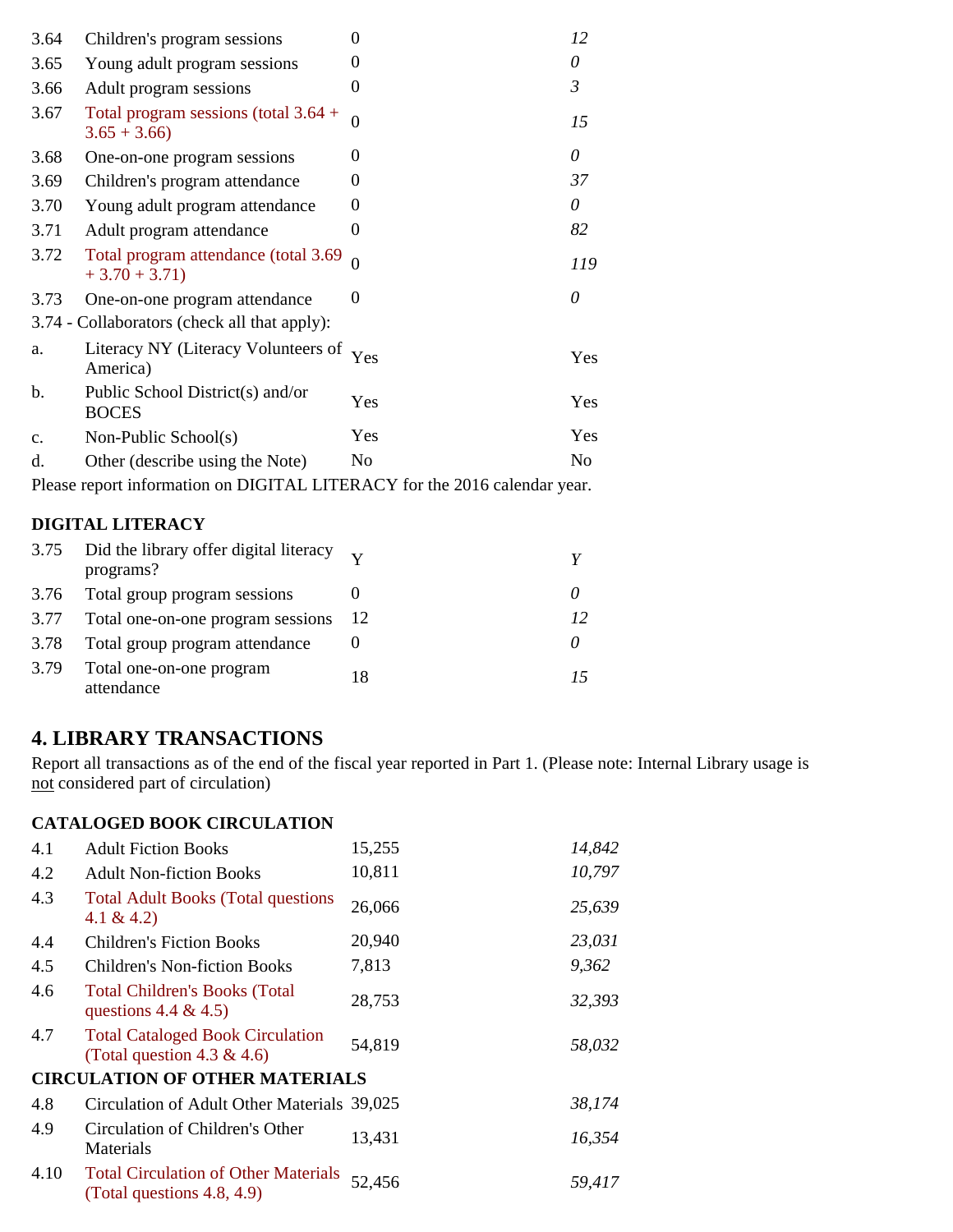| 4.11 | <b>Physical Item Circulation (Total</b><br>questions 4.7 & 4.10)                                   | 107,275 |         |
|------|----------------------------------------------------------------------------------------------------|---------|---------|
|      | <b>ELECTRONIC USE</b>                                                                              |         |         |
| 4.12 | Use of Electronic Material                                                                         | 6,118   | 4,889   |
| 4.13 | Successful Retrieval of Electronic<br>Information                                                  | 1,705   |         |
| 4.14 | Electronic Content Use (Total<br>questions $4.12 \& 4.13$                                          | 7,823   |         |
| 4.15 | <b>Total Circulation of Materials (Total</b><br>questions 4.11 & 4.12)                             | 113,393 | 117,449 |
| 4.16 | <b>Total Collection Use (Total</b><br>questions 4.13 & 4.15)                                       | 115,098 |         |
| 4.17 | <b>Grand Total Circulation of</b><br>Children's Materials (Total questions 42,184)<br>$4.6 \& 4.9$ |         | 48,747  |
|      | <b>REFERENCE TRANSACTIONS</b>                                                                      |         |         |
| 4.18 | <b>Total Reference Transactions</b>                                                                | 37,533  | 37,796  |
| 4.19 | Does the library offer virtual<br>reference?                                                       | Y       | Y       |
|      | <b>INTERLIBRARY LOAN - MATERIALS RECEIVED (BORROWED)</b>                                           |         |         |
| 4.20 | <b>TOTAL MATERIALS RECEIVED 18,579</b>                                                             |         | 17,455  |
|      | <b>INTERLIBRARY LOAN - MATERIALS PROVIDED (LOANED)</b>                                             |         |         |
| 4.21 | <b>TOTAL MATERIALS PROVIDED 21,405</b>                                                             |         | 21,199  |
|      |                                                                                                    |         |         |

## **5. TECHNOLOGY AND TELECOMMUNICATIONS**

Report all information as of December 31, 2016.

### **SYSTEMS AND SERVICES**

| 5.1 | Automated circulation system?                                                                               | Y                | Y                                                         |
|-----|-------------------------------------------------------------------------------------------------------------|------------------|-----------------------------------------------------------|
| 5.2 | Online public access catalog<br>(OPAC)?                                                                     | Y                | Y                                                         |
| 5.3 | Electronic access to the OPAC from $_{\rm V}$<br>outside the library?                                       |                  | Y                                                         |
| 5.4 | Annual number of visits to the<br>library's web site                                                        | 58,857           | 87,790                                                    |
| 5.5 | Does the library use Internet filtering $\bf{v}$<br>software on any computer?                               |                  | Y                                                         |
| 5.6 | Name of the person responsible for<br>the library's Information Technology Margaret Menard<br>(IT) services |                  | Margaret Menard                                           |
| 5.7 | IT contact's telephone number (enter)<br>10 digits only and hit the Tab key)                                | $(845)$ 339-4260 | (845) 339-4260                                            |
| 5.8 | IT contact's email address                                                                                  |                  | director@kingstonlibrary.org director@kingstonlibrary.org |

## **6. STAFF INFORMATION**

Note: Report figures as of the last day of the fiscal year reported in Part 1. Include the FTE for all positions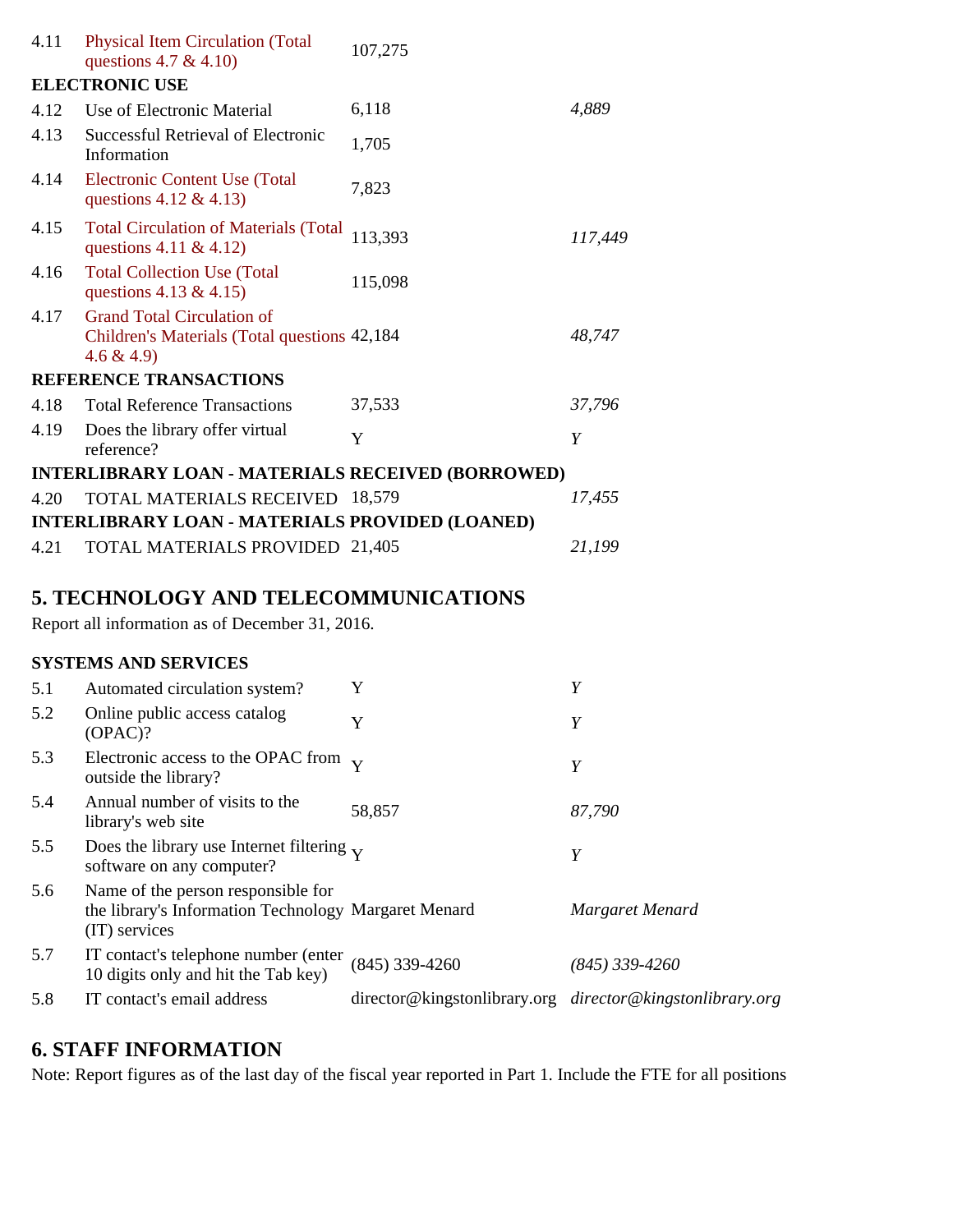funded in the library's budget whether those positions are filled or not. This report requires conversion of part-time hours to full-time equivalents (FTE). To compute the FTE of employees in any category, take the total number of hours worked per week for all budgeted positions in that category and divide that total by the number of hours per week the library considers to be full-time. Report the FTE to two decimal places.

### **FTE (FULL-TIME EQUIVALENT CALCULATION)**

| 6.1  | The number of hours per workweek<br>used to compute FTE for all paid<br>library personnel in this section. | 40               | 40               |
|------|------------------------------------------------------------------------------------------------------------|------------------|------------------|
|      | <b>BUDGETED POSITIONS IN FULL-TIME EQUIVALENTS</b>                                                         |                  |                  |
| 6.2  | Library Director (certified)                                                                               | 1                | $\boldsymbol{l}$ |
| 6.3  | Vacant Library Director (certified)                                                                        | $\boldsymbol{0}$ | $\theta$         |
| 6.4  | Librarian (certified)                                                                                      | 1                | 1                |
| 6.5  | Vacant Librarian (certified)                                                                               | $\overline{0}$   | $\theta$         |
| 6.6  | Library Manager (not certified)                                                                            | $\boldsymbol{0}$ | 0                |
| 6.7  | Vacant Library Manager (not<br>certified)                                                                  | $\boldsymbol{0}$ | $\theta$         |
| 6.8  | Library Specialist/Paraprofessional<br>(not certified)                                                     | $\overline{3}$   | $\mathfrak{Z}$   |
| 6.9  | Vacant Library<br>Specialist/Paraprofessional (not<br>certified)                                           | $\boldsymbol{0}$ | $\theta$         |
| 6.10 | <b>Other Staff</b>                                                                                         | 9                | 7                |
| 6.11 | Vacant Other Staff                                                                                         | $\overline{0}$   | $\theta$         |
| 6.12 | <b>TOTAL PAID STAFF (Total</b><br>questions 6.2, 6.4, 6.6, 6.8 & 6.10)                                     | 14.00            | 12.00            |
| 6.13 | <b>VACANT TOTAL PAID STAFF</b><br>(Total questions 6.3, 6.5, 6.7, 6.9 &<br>6.11)                           | 0.00             | 0.00             |
|      | <b>SALARY INFORMATION</b>                                                                                  |                  |                  |
| 6.14 | FTE - Entry Level Librarian<br>(certified)                                                                 | 1                | $\boldsymbol{l}$ |
| 6.15 | Salary - Entry Level Librarian<br>(certified)                                                              | \$51,688         | \$49,358         |
| 6.16 | FTE - Library Director (certified)                                                                         | 1                | 1                |
| 6.17 | Salary - Library Director (certified)                                                                      | \$56,286         | \$56,286         |
| 6.18 | FTE - Library Manager (not<br>certified)                                                                   | $\boldsymbol{0}$ | $\theta$         |
| 6.19 | Salary - Library Manager (not<br>certified)                                                                | \$0              | \$0              |

### **7. MINIMUM PUBLIC LIBRARY STANDARDS**

Report all information as of December 31, 2016. Please click here to read general instructions before completing this section.

| 7.1 | 1. Is governed by board-approved<br>written bylaws which outline the<br>responsibilities and procedures of<br>the library board of trustees. |  |
|-----|----------------------------------------------------------------------------------------------------------------------------------------------|--|
| 7.2 | 2. Has a board-approved written<br>long range plan of service.                                                                               |  |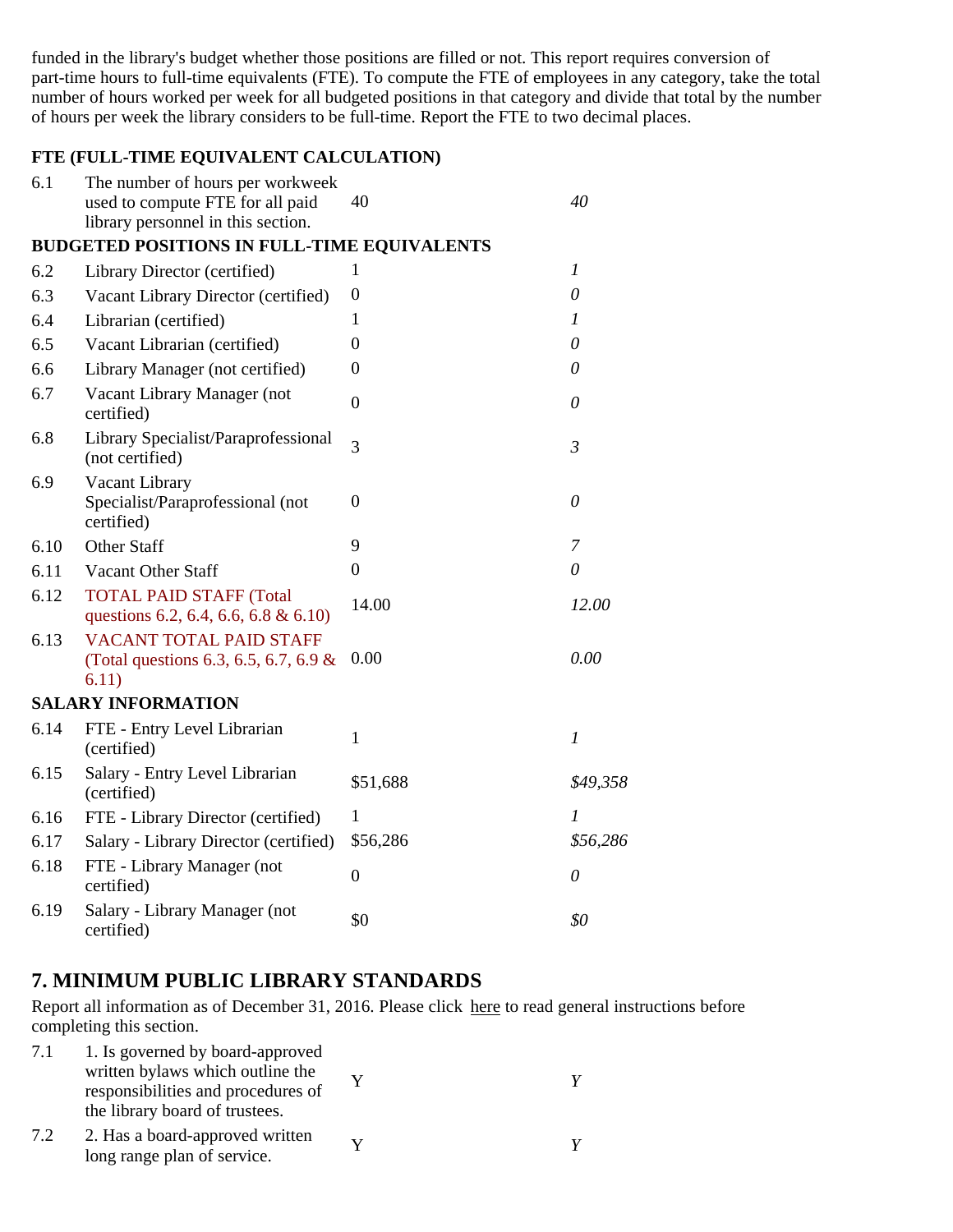| 7.3  | 3. Presents a board-approved annual<br>report to the community on the<br>library's progress in meeting its<br>goals and objectives.                                                                                     | Y           | Y |
|------|-------------------------------------------------------------------------------------------------------------------------------------------------------------------------------------------------------------------------|-------------|---|
| 7.4  | 4. Has board-approved written<br>policies for the operation of the<br>library.                                                                                                                                          | Y           | Y |
| 7.5  | 5. Presents annually to appropriate<br>funding agencies a written<br>board-approved budget which would Y<br>enable the library to meet or exceed<br>these standards and to carry out its<br>long-range plan of service. |             | Y |
| 7.6  | 6. Periodically evaluates the<br>effectiveness of the library's<br>collection and services in meeting<br>community needs.                                                                                               | Y           | Y |
| 7.7  | 7. Is open the minimum standard<br>number of public service hours for<br>population served. (see instructions)                                                                                                          | Y           | Y |
|      | 8. Maintains a facility to meet community needs, including adequate:                                                                                                                                                    |             |   |
| 7.8  | 8a. space                                                                                                                                                                                                               | $\mathbf Y$ | Y |
| 7.9  | 8b. lighting                                                                                                                                                                                                            | Y           | Y |
| 7.10 | 8c. shelving                                                                                                                                                                                                            | Y           | Y |
| 7.11 | 8d. seating                                                                                                                                                                                                             | Y           | Y |
| 7.12 | 8e. restroom (see instructions)                                                                                                                                                                                         | Y           | Y |
|      | 9. Provides equipment and connections to meet community needs and provide access to other library catalogs<br>and other electronic information, including but not limited to the following:                             |             |   |
| 7.13 | 9a. telephone                                                                                                                                                                                                           | Y           | Y |
| 7.14 | 9b. photocopier (see instructions)                                                                                                                                                                                      | Y           | Y |
| 7.15 | 9c. microcomputer or terminal                                                                                                                                                                                           | Y           | Y |
| 7.16 | 9d. printer                                                                                                                                                                                                             | Y           |   |
| 7.17 | 9e. Fax capability (see instructions)                                                                                                                                                                                   | Y           | Y |
| 7.18 | 10. Distributes board-approved<br>printed information listing the<br>library's hours open, borrowing<br>rules, services, location and phone<br>number.                                                                  | Y           | Y |
| 7.19 | 11. Employs a paid director in<br>accordance with the provisions of<br>Commissioner's Regulation 90.8.                                                                                                                  | Y           | Y |

## **8. PUBLIC SERVICE INFORMATION**

Report all information as of the end of the fiscal year reported in Part 1. Please click here to read general instructions before completing this section.

PUBLIC SERVICE OUTLETS - Libraries reporting main libraries, branches and bookmobiles should complete Service Outlets Information in Part 9.

| 8.1 Main Library  |          |
|-------------------|----------|
| 8.2 Branches      | $\theta$ |
| 8.3 Bookmobiles   |          |
| 8.4 Other Outlets |          |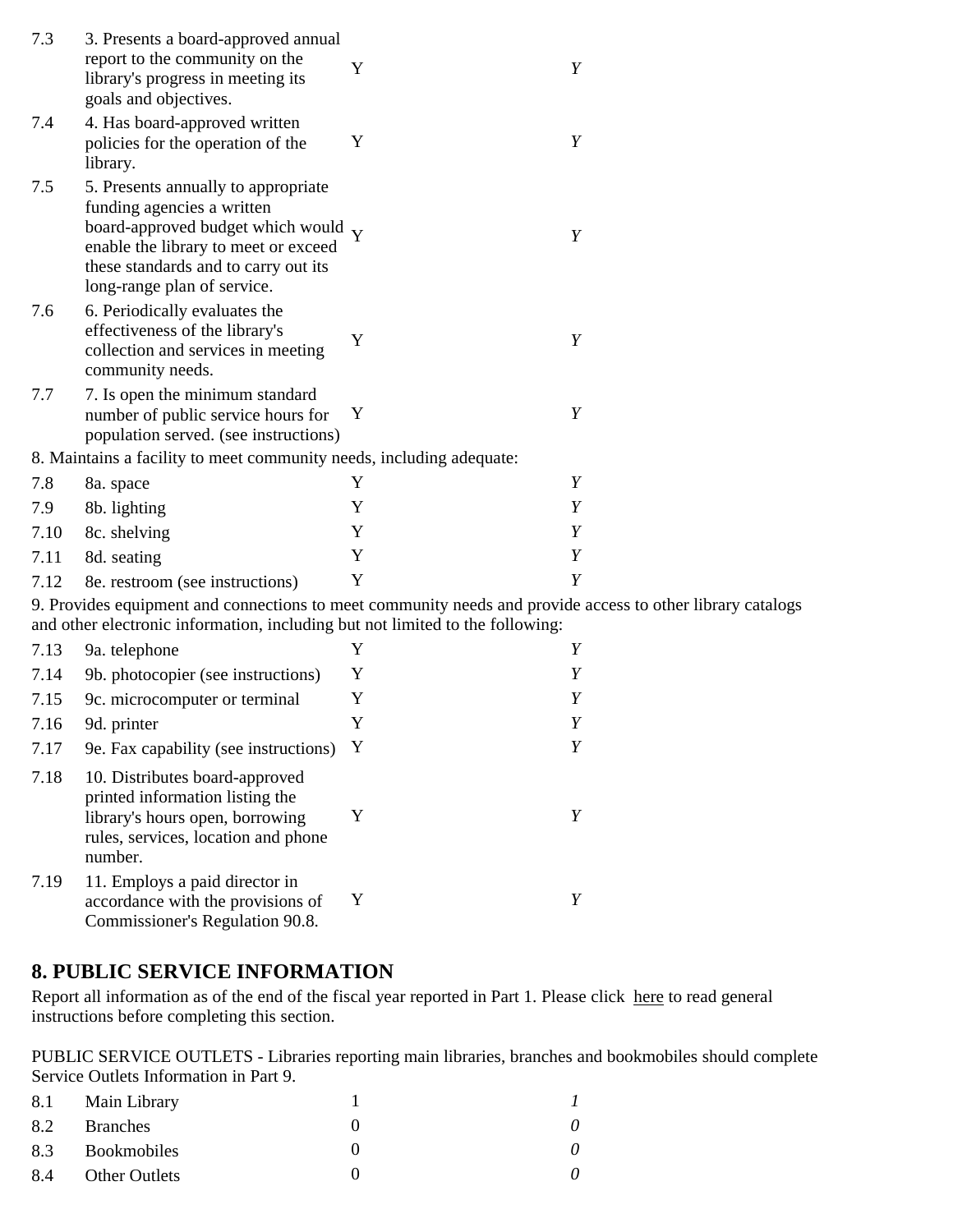| 8.5  | <b>TOTAL PUBLIC SERVICE</b><br><b>OUTLETS</b> (Total questions 8.1 -<br>8.4)             | -1       | 1        |
|------|------------------------------------------------------------------------------------------|----------|----------|
|      | PUBLIC SERVICE HOURS - Report hours to two decimal places.                               |          |          |
| 8.6  | Minimum Weekly Total Hours -<br>Main Library                                             | 55.00    | 55.00    |
| 8.7  | Minimum Weekly Total Hours -<br><b>Branch Libraries</b>                                  | 0.00     | 0.00     |
| 8.8  | Minimum Weekly Total Hours -<br><b>Bookmobiles</b>                                       | 0.00     | 0.00     |
| 8.9  | Minimum Weekly Total Hours -<br><b>Total Hours Open (Total questions)</b><br>$8.6 - 8.8$ | 55.00    | 55.00    |
| 8.10 | Annual Total Hours - Main Library                                                        | 2,860.00 | 2,860.00 |
| 8.11 | Annual Total Hours - Branch<br>Libraries                                                 | 0.00     | 0.00     |
| 8.12 | <b>Annual Total Hours - Bookmobiles</b>                                                  | 0.00     | 0.00     |
| 8.13 | <b>Annual Hours Open - Total Hours</b><br>Open (Total questions 8.10 through<br>8.12)    | 2,860.00 | 2,860.00 |

## **9. SERVICE OUTLET INFORMATION**

Report all information as of the end of the fiscal year reported in Part 1. Please click here to read general instructions before completing this section.

NOTE: Libraries reporting Public Service Outlets in questions 8.1, 8.2 and 8.3 of Part 8 are required to complete this part of the Annual Report. Use this section to enter outlet information on main libraries, branches or bookmobiles. Complete one record for *each* main library, branch or bookmobile.

If you have multiple libraries, you may 1) enter the data for the Service Outlet Information section directly into the survey as usual or 2) send Baker and Taylor the data for this section to be uploaded into Collect. If you choose to send your data for uploading, you must enter the data into the spreadsheet form available in the survey by clicking here. Complete this form and email it to bibliostat@btol.com and your data will be uploaded into Collect within 24 hours. The data will be loaded in the same order in which it appears in your file, so libraries should be in the correct order on the spreadsheet.

| 1.  | <b>Outlet Name</b>                               | <b>Kingston Library</b>                             | Kingston Library                                            |
|-----|--------------------------------------------------|-----------------------------------------------------|-------------------------------------------------------------|
| 2.  | <b>Outlet Name Status</b>                        | 00 (for no change)                                  | 00 (for no change)                                          |
| 3.  | <b>Street Address</b>                            | 55 Franklin St                                      | 55 Franklin St                                              |
| 4.  | <b>Outlet Street Address Status</b>              | 00 (for no change)                                  | 00 (for no change)                                          |
| 5.  | City                                             | Kingston                                            | Kingston                                                    |
| 6.  | Zip Code                                         | 12401                                               | 12401                                                       |
| 7.  | Phone (enter 10 digits only)                     | $(845)$ 331-0507                                    | $(845)$ 331-0507                                            |
| 8.  | Fax Number (enter 10 digits only)                | $(845)$ 331-7981                                    | $(845)$ 331-7981                                            |
| 9.  | E-mail Address                                   | director@kingstonlibrary.org                        | director@kingstonlibrary.org                                |
| 10. | Outlet URL                                       | www.kingstonlibrary.org                             | www.kingstonlibrary.org                                     |
| 11. | County                                           | <b>Ulster</b>                                       | Ulster                                                      |
| 12. | <b>School District</b>                           |                                                     | Kingston City School District Kingston City School District |
| 13. | <b>Library System</b>                            | Mid-Hudson Library System Mid-Hudson Library System |                                                             |
| 14. | Outlet Type Code (select one):                   | <b>CE</b>                                           | CE                                                          |
| 15. | Public Service Hours Per Year for<br>This Outlet | 2,860                                               | 2,860                                                       |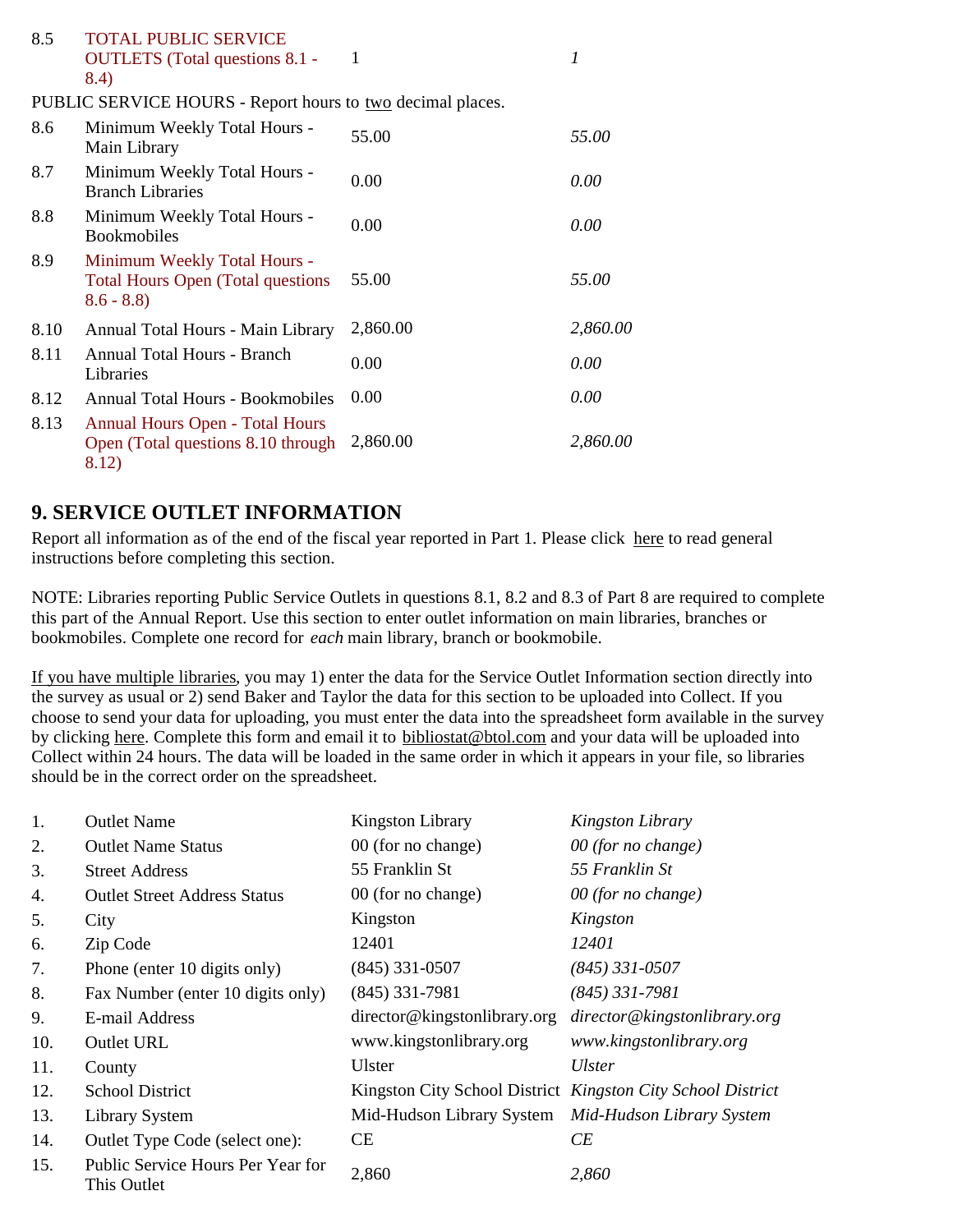| 16. | Number of Weeks This Outlet is<br>Open                                                                                          | 52                                                         | 52                                                                                         |
|-----|---------------------------------------------------------------------------------------------------------------------------------|------------------------------------------------------------|--------------------------------------------------------------------------------------------|
| 17. | Does this outlet have meeting space<br>available for public use (non-library<br>sponsored programs, meetings<br>and/or events)? | Y                                                          | $\boldsymbol{Y}$                                                                           |
| 18. | Is the meeting space available for<br>public use even when the outlet is<br>closed?                                             | N                                                          | $\boldsymbol{N}$                                                                           |
| 19. | Total number of non-library<br>sponsored programs, meetings<br>and/or events at this outlet                                     | 296                                                        | 270                                                                                        |
| 20. | Enter the appropriate outlet code<br>(select one):                                                                              | LO                                                         | LO                                                                                         |
| 21. | Who owns this outlet building?                                                                                                  | Library Board                                              | Library Board                                                                              |
| 22. | Who owns the land on which this<br>outlet is built?                                                                             | Library Board                                              | Library Board                                                                              |
| 23. | Indicate the year this outlet was<br>initially constructed                                                                      | 1888                                                       | 1888                                                                                       |
| 24. | Indicate the year this outlet<br>underwent a major renovation<br>costing $$25,000$ or more                                      | 2016                                                       | 2014                                                                                       |
| 25. | Square footage of the outlet                                                                                                    | 16,000                                                     | 16,000                                                                                     |
| 26. | Total number of Internet terminals<br>at this outlet used by the general<br>public                                              | 23                                                         | 21                                                                                         |
| 27. | Number of uses (sessions) of public<br>Internet computers per year                                                              | 11,835                                                     | 32,647                                                                                     |
| 28. | Type of connection on the outlet's<br>public Internet computers                                                                 | Cable                                                      | Cable                                                                                      |
| 29. | Maximum download speed of<br>connection on the outlet's public<br>Internet computers                                            | 6 Greater than or equal to 6<br>mbps and less than 10 mbps | 6 Greater than or equal to 6 mbps<br>and less than 10 mbps                                 |
| 30. | Maximum upload speed of<br>connection on the outlet's public<br>Internet computers                                              | mbps and less than 3 mbps                                  | 4 Greater than or equal to 1.5 4 Greater than or equal to 1.5 mbps<br>and less than 3 mbps |
| 31. | <b>Internet Provider</b>                                                                                                        | Time Warner Cable                                          | Time Warner Cable                                                                          |
| 32. | WiFi Access                                                                                                                     | Password required                                          | Password required                                                                          |
| 33. | Number of wireless sessions<br>provided by the library wireless<br>service per year                                             | 15,810                                                     | N/A                                                                                        |
| 34. | Does the outlet have interactive<br>videoconferencing capability for<br>public use?                                             | N                                                          | $\boldsymbol{N}$                                                                           |
| 35. | Does the outlet have a building<br>entrance that is physically accessible Y<br>to a person in a wheelchair?                     |                                                            | Y                                                                                          |
| 36. | Is every public part of the outlet<br>accessible to a person in a<br>wheelchair?                                                | Y                                                          | Y                                                                                          |
| 37. | <b>LIBID</b>                                                                                                                    | 3200623420                                                 | 3200623420                                                                                 |
| 38. | <b>FSCSID</b>                                                                                                                   | NY0258                                                     | NY0258                                                                                     |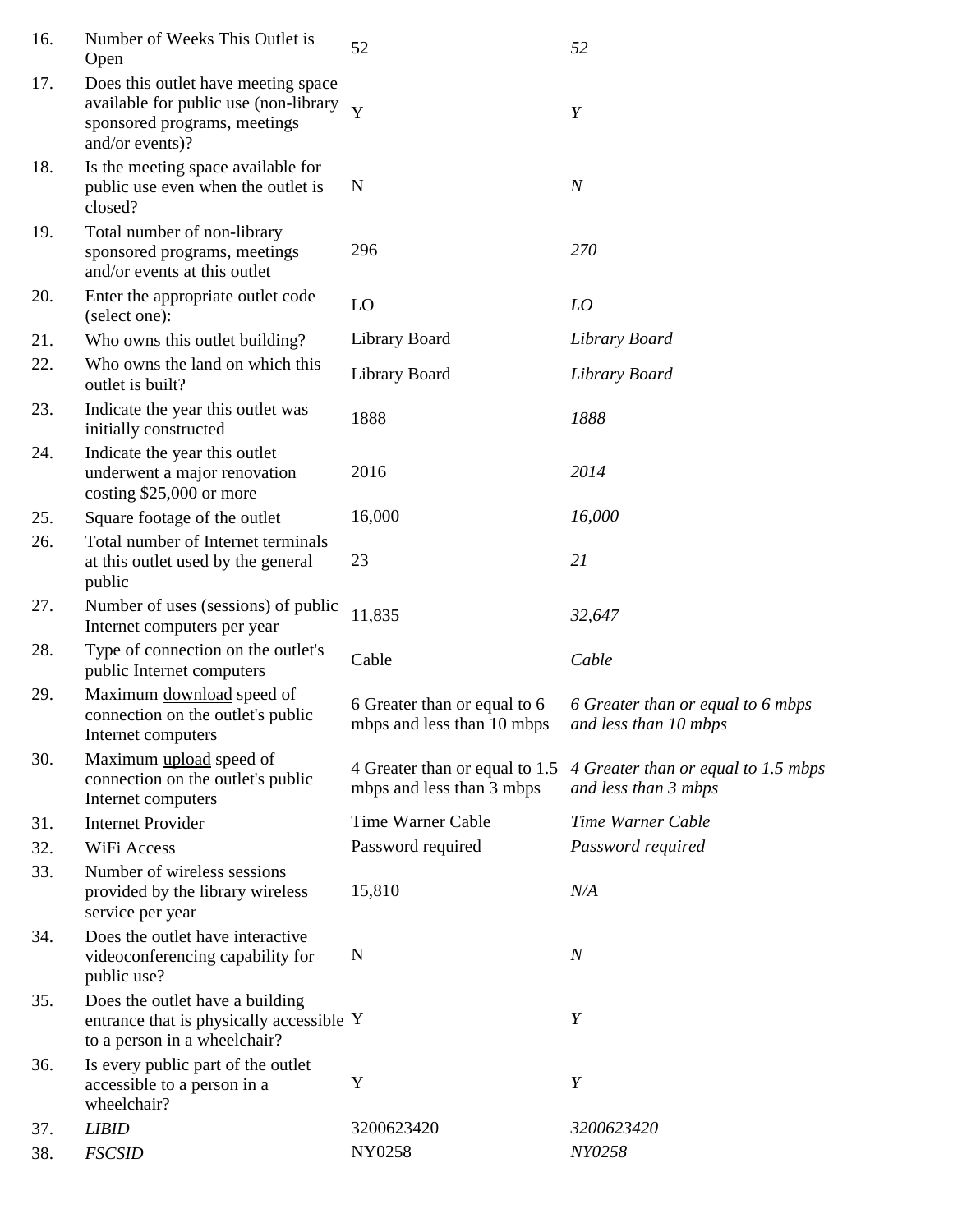| 39. | Number of Bookmobiles in the<br><b>Bookmobile Outlet Record</b> |                                          |                                          |
|-----|-----------------------------------------------------------------|------------------------------------------|------------------------------------------|
| 40. | <i>Outlet Structure Status</i>                                  | 00 (for no change from<br>previous year) | 00 (for no change from previous<br>vear) |

### **10. OFFICERS AND TRUSTEES**

Report information about trustee meetings as of December 31, 2016. All public and association libraries are required by Education Law to hold at least four meetings a year.

### **BOARD MEETINGS**

| 10.1  | Total number of board meetings<br>held during calendar year (January<br>1, 2016 to December 31, 2016)                                                                                                                 | 13                           | 13                                                     |
|-------|-----------------------------------------------------------------------------------------------------------------------------------------------------------------------------------------------------------------------|------------------------------|--------------------------------------------------------|
|       | <b>NUMBER OF TRUSTEES AND TERMS</b>                                                                                                                                                                                   |                              |                                                        |
| 10.2  | Does your library have a range of<br>trustees stated in the library's charter No<br>(incorporation)?                                                                                                                  |                              |                                                        |
| 10.3  | If yes, what is the range?                                                                                                                                                                                            |                              |                                                        |
| 10.4  | If your library has a range, how<br>many voting positions are stated in<br>the library's current by-laws?                                                                                                             |                              |                                                        |
| 10.5  | If your library does not have a range,<br>how many voting positions are stated $_{\text{o}}$<br>in the library's charter<br>(incorporation)?                                                                          |                              |                                                        |
| 10.6  | Does your library's charter<br>(incorporation) state a specified<br>term for trustees? If no, please<br>explain in a Note.                                                                                            | Yes                          |                                                        |
| 10.7  | If yes, what is the trustee term<br>length, as stated in your library's<br>charter (incorporation)?                                                                                                                   | 3 years                      | 3 years                                                |
|       | <b>BOARD MEMBER SELECTION</b>                                                                                                                                                                                         |                              |                                                        |
| 10.8  | Enter Board Member Selection Code EP - board members are<br>(select one):                                                                                                                                             | elected in a public election | EP - board members are elected in<br>a public election |
|       | List Officers and Board Members as of February 1, 2017. Complete one record for each board member. There<br>must be a record for each voting position, whether filled or vacant. Do not include non-voting positions. |                              |                                                        |
|       | <b>BOARD PRESIDENT</b>                                                                                                                                                                                                |                              |                                                        |
| 10.9  | Title (drop-down): Mr., Mrs., Ms.,<br>Miss, Dr., The Honorable, The<br>Reverend, Other (specify using the<br>Note), or Vacant                                                                                         | Ms.                          | $Ms$ .                                                 |
|       | 10.10 First Name                                                                                                                                                                                                      | Ursula                       | Heather                                                |
| 10.11 | <b>Last Name</b>                                                                                                                                                                                                      | Inghem                       | Ohlson                                                 |
|       | 10.12 Mailing Address                                                                                                                                                                                                 | 76 Millers Lane              | 25 Park Street                                         |

10.13 City Kingston *Kingston* 10.14 Zip Code (5 digits only) 12401 *12401*

10.17 Term Begins - Month July *July* 10.18 Term Begins - Year (yyyy) 2016 *2013*

10.15 Phone (enter 10 digits only) (845) 339-4099 *(845) 750-7239*

10.16 E-mail Address umringhem@yahoo.com *heatherohlson@kingstonlibrary.org*

June *June*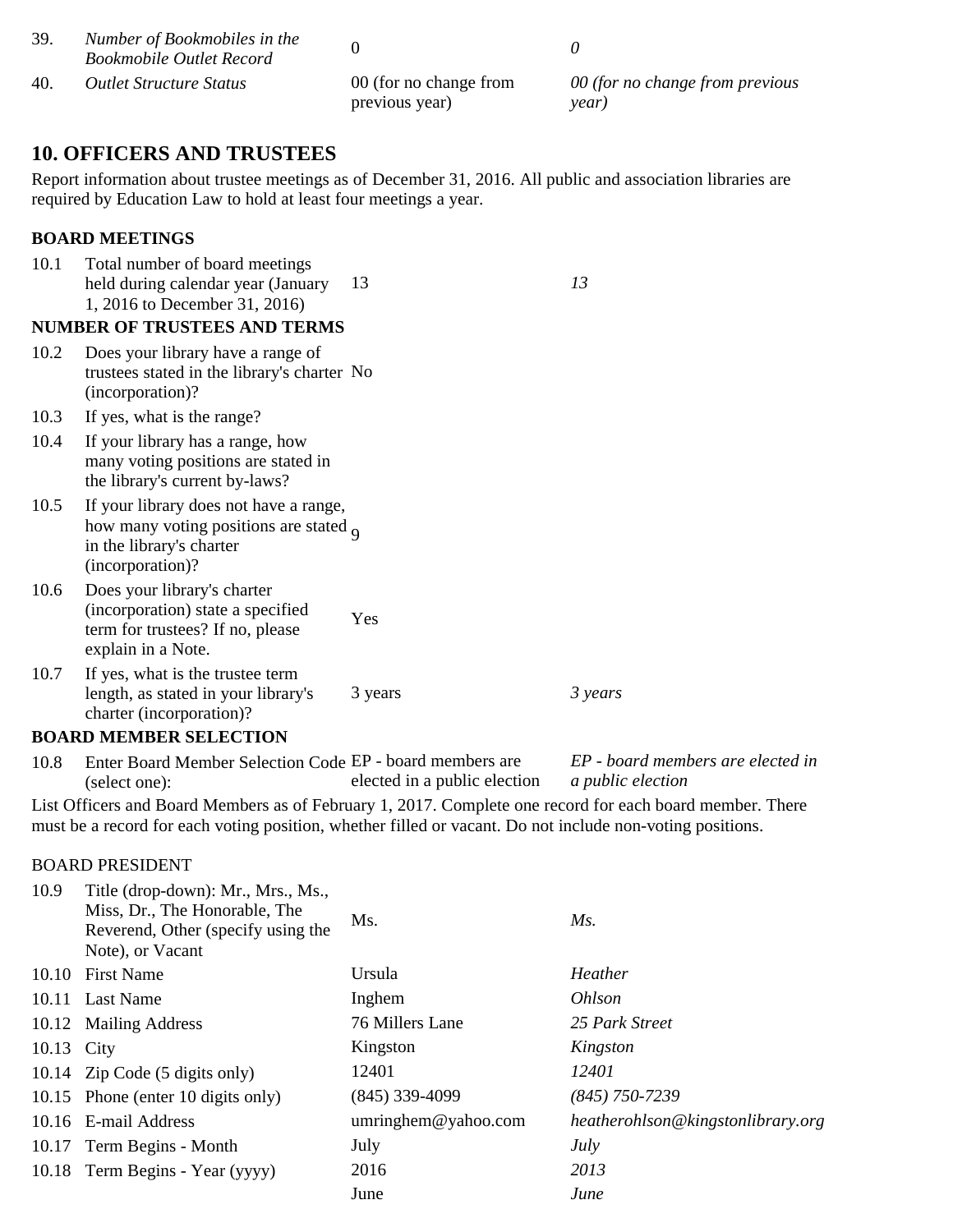|       | 10.19 Term Expires - Month                                                                                                                                                                 |                         |                                                         |
|-------|--------------------------------------------------------------------------------------------------------------------------------------------------------------------------------------------|-------------------------|---------------------------------------------------------|
| 10.20 | Term Expires - Year (yyyy)                                                                                                                                                                 | 2019                    | 2016                                                    |
| 10.21 | Is this trustee serving a full term? If<br>No, add a Note (for example, this<br>trustee was appointed to complete<br>the remainder of a term of a trustee<br>who resigned their position). | Yes                     |                                                         |
| 10.22 | The date the Oath of Office was<br>taken (mm/dd/yyyy)                                                                                                                                      | 07/12/2016              | 07/02/2013                                              |
| 10.23 | The date the Oath of Office was<br>filed with town or county clerk<br>(mm/dd/yyyy)                                                                                                         | 07/13/2016              | 07/03/2013                                              |
|       | 10.24 Is this a brand new trustee?                                                                                                                                                         | N                       | $\boldsymbol{N}$                                        |
| 1.    | Title of Board Member (select one):                                                                                                                                                        | Ms.                     | $Ms$ .                                                  |
| 2.    | <b>First Name of Board Member</b>                                                                                                                                                          | Annie                   | Annie                                                   |
| 3.    | Last Name of Board Member                                                                                                                                                                  | Internicola             | <i>Internicola</i>                                      |
| 4.    | <b>Mailing Address</b>                                                                                                                                                                     | 55 West Pierpont Street | 55 West Pierpont Street                                 |
| 5.    | City                                                                                                                                                                                       | Kingston                | Kingston                                                |
| 6.    | Zip Code (5 digits only)                                                                                                                                                                   | 12401                   | 12401                                                   |
| 7.    | E-mail address                                                                                                                                                                             |                         | annie.internicola@gmail.com annie.internicola@gmail.com |
| 8.    | Office Held or Trustee                                                                                                                                                                     | Trustee                 | <b>Trustee</b>                                          |
| 9.    | Term Begins - Month                                                                                                                                                                        | July                    | July                                                    |
| 10.   | Term Begins - Year (year)                                                                                                                                                                  | 2015                    | 2015                                                    |
| 11.   | <b>Term Expires</b>                                                                                                                                                                        | June                    | June                                                    |
| 12.   | Term Expires - Year (yyyy)                                                                                                                                                                 | 2018                    | 2018                                                    |
| 13.   | Is this trustee serving a full term? If<br>No, add a Note (for example, this<br>trustee was appointed to complete<br>the remainder of a term of a trustee<br>who resigned their position). | Yes                     |                                                         |
| 14.   | The date the Oath of Office<br>(mm/dd/yyyy) was taken                                                                                                                                      | 07/16/2015              | 07/16/2015                                              |
| 15.   | The date the Oath of Office was<br>filed with town or county clerk<br>(mm/dd/yyyy)                                                                                                         | 07/17/2015              | 07/17/2015                                              |
| 16.   | Is this a brand new trustee?                                                                                                                                                               | N                       | $\boldsymbol{N}$                                        |
| 1.    | Title of Board Member (select one):                                                                                                                                                        | Ms.                     | $Ms$ .                                                  |
| 2.    | <b>First Name of Board Member</b>                                                                                                                                                          | Ellen                   | Ellen                                                   |
| 3.    | Last Name of Board Member                                                                                                                                                                  | DiFalco                 | <b>DiFalco</b>                                          |
| 4.    | <b>Mailing Address</b>                                                                                                                                                                     | 66 Glen Street          | 66 Glen Street                                          |
| 5.    | City                                                                                                                                                                                       | Kingston                | Kingston                                                |
| 6.    | Zip Code (5 digits only)                                                                                                                                                                   | 12401                   | 12401                                                   |
| 7.    | E-mail address                                                                                                                                                                             | edifalco@earthlink.net  | edifalco@earthlink.net                                  |
| 8.    | Office Held or Trustee                                                                                                                                                                     | Secretary               | <b>Trustee</b>                                          |
| 9.    | Term Begins - Month                                                                                                                                                                        | July                    | July                                                    |
| 10.   | Term Begins - Year (year)                                                                                                                                                                  | 2014                    | 2014                                                    |
| 11.   | <b>Term Expires</b>                                                                                                                                                                        | June                    | June                                                    |
| 12.   | Term Expires - Year (yyyy)                                                                                                                                                                 | 2017                    | 2017                                                    |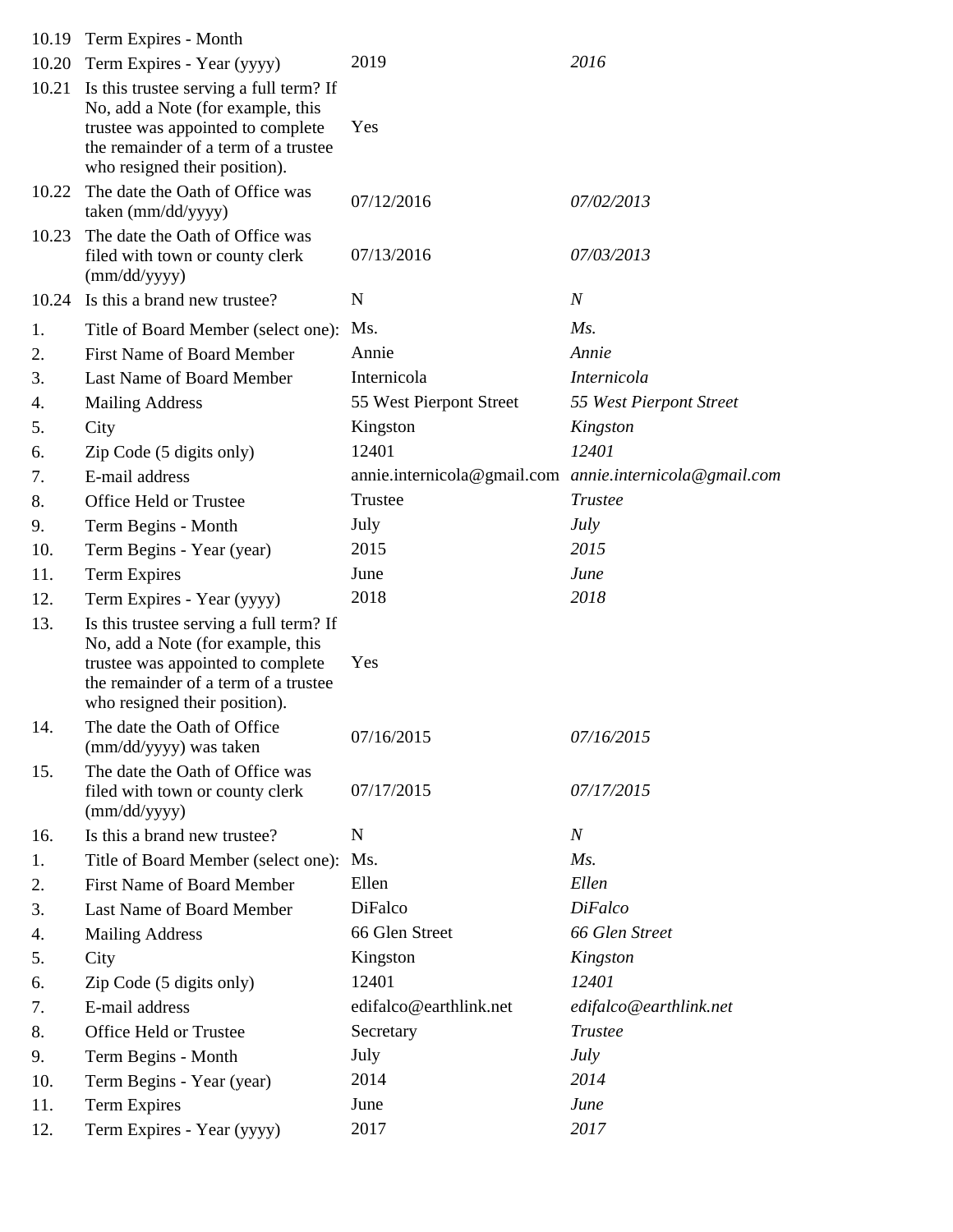| 13. | Is this trustee serving a full term? If<br>No, add a Note (for example, this<br>trustee was appointed to complete<br>the remainder of a term of a trustee<br>who resigned their position). | Yes                 |                     |
|-----|--------------------------------------------------------------------------------------------------------------------------------------------------------------------------------------------|---------------------|---------------------|
| 14. | The date the Oath of Office<br>(mm/dd/yyyy) was taken                                                                                                                                      | 07/17/2014          | 07/17/2014          |
| 15. | The date the Oath of Office was<br>filed with town or county clerk<br>(mm/dd/yyyy)                                                                                                         | 07/18/2014          | 07/18/2014          |
| 16. | Is this a brand new trustee?                                                                                                                                                               | N                   | $\boldsymbol{N}$    |
| 1.  | Title of Board Member (select one):                                                                                                                                                        | Mr.                 | Mr.                 |
| 2.  | <b>First Name of Board Member</b>                                                                                                                                                          | Philippe            | Philippe            |
| 3.  | Last Name of Board Member                                                                                                                                                                  | Cosme               | Cosme               |
| 4.  | <b>Mailing Address</b>                                                                                                                                                                     | 278 Washinton Ave   | 278 Washinton Ave   |
| 5.  | City                                                                                                                                                                                       | Kingston            | Kingston            |
| 6.  | Zip Code (5 digits only)                                                                                                                                                                   | 12401               | 12401               |
| 7.  | E-mail address                                                                                                                                                                             | N/A                 | N/A                 |
| 8.  | Office Held or Trustee                                                                                                                                                                     | Trustee             | Trustee             |
| 9.  | Term Begins - Month                                                                                                                                                                        | July                | <b>July</b>         |
| 10. | Term Begins - Year (year)                                                                                                                                                                  | 2015                | 2015                |
| 11. | <b>Term Expires</b>                                                                                                                                                                        | June                | June                |
| 12. | Term Expires - Year (yyyy)                                                                                                                                                                 | 2018                | 2018                |
| 13. | Is this trustee serving a full term? If<br>No, add a Note (for example, this<br>trustee was appointed to complete<br>the remainder of a term of a trustee<br>who resigned their position). | Yes                 |                     |
| 14. | The date the Oath of Office<br>(mm/dd/yyyy) was taken                                                                                                                                      | 07/16/2015          | 07/16/2015          |
| 15. | The date the Oath of Office was<br>filed with town or county clerk<br>(mm/dd/yyyy)                                                                                                         | 07/17/2015          | 07/17/2015          |
| 16. | Is this a brand new trustee?                                                                                                                                                               | N                   | Y                   |
| 1.  | Title of Board Member (select one):                                                                                                                                                        | Mr.                 | Mr.                 |
| 2.  | First Name of Board Member                                                                                                                                                                 | David               | David               |
| 3.  | Last Name of Board Member                                                                                                                                                                  | Rolfe               | Rolfe               |
| 4.  | <b>Mailing Address</b>                                                                                                                                                                     | 58 Fairmont Avenue  | 58 Fairmont Avenue  |
| 5.  | City                                                                                                                                                                                       | Kingston            | Kingston            |
| 6.  | Zip Code (5 digits only)                                                                                                                                                                   | 12401               | 12401               |
| 7.  | E-mail address                                                                                                                                                                             | david_rolfe@mac.com | david_rolfe@mac.com |
| 8.  | Office Held or Trustee                                                                                                                                                                     | Trustee             | <b>Trustee</b>      |
| 9.  | Term Begins - Month                                                                                                                                                                        | July                | <b>July</b>         |
| 10. | Term Begins - Year (year)                                                                                                                                                                  | 2015                | 2015                |
| 11. | <b>Term Expires</b>                                                                                                                                                                        | June                | June                |
| 12. | Term Expires - Year (yyyy)                                                                                                                                                                 | 2018                | 2018                |
| 13. | Is this trustee serving a full term? If<br>No, add a Note (for example, this<br>trustee was appointed to complete<br>the remainder of a term of a trustee<br>who resigned their position). | Yes                 |                     |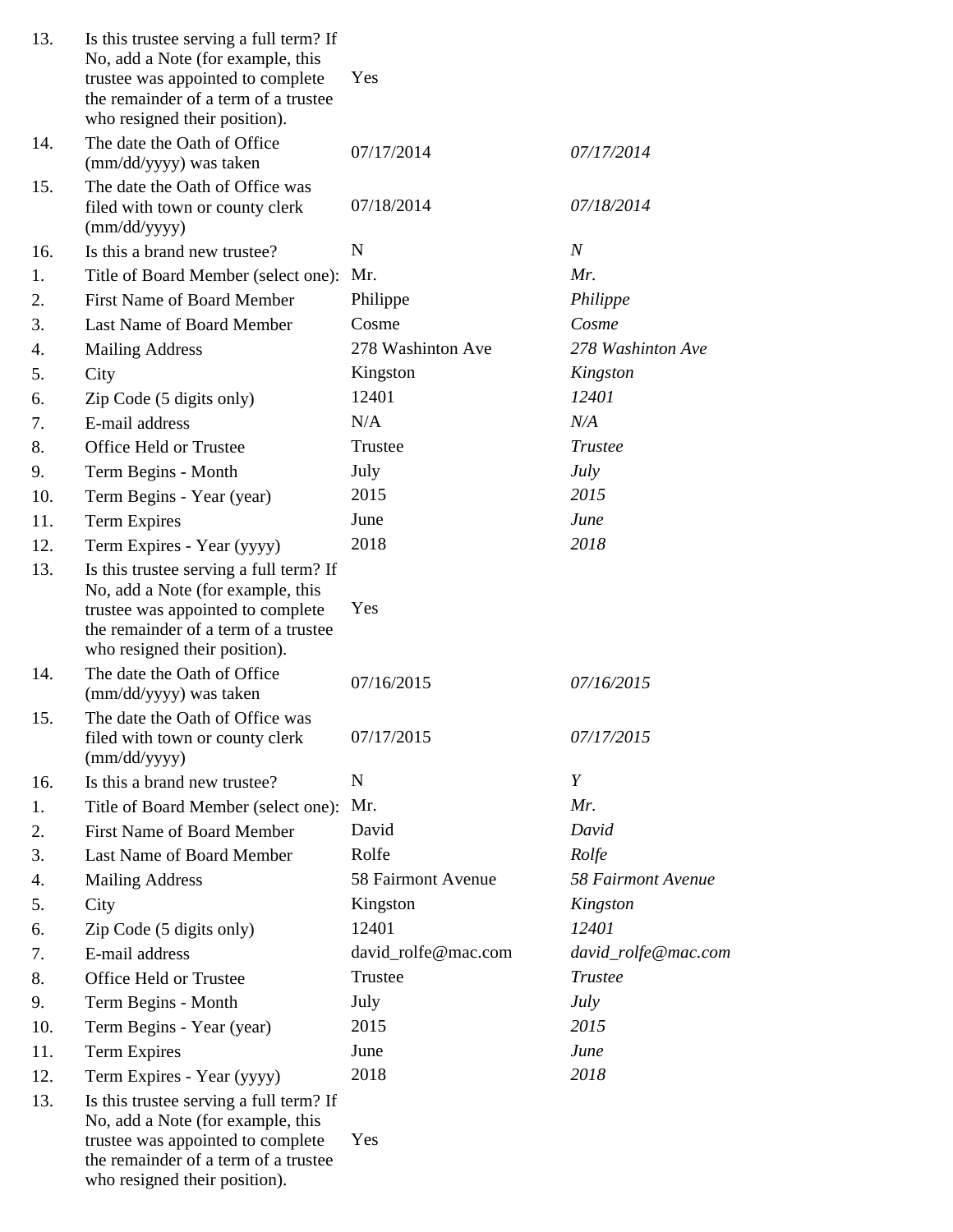| 14. | The date the Oath of Office<br>(mm/dd/yyyy) was taken                                                                                                                                      | 07/16/2015                | 07/16/2015               |
|-----|--------------------------------------------------------------------------------------------------------------------------------------------------------------------------------------------|---------------------------|--------------------------|
| 15. | The date the Oath of Office was<br>filed with town or county clerk<br>(mm/dd/yyyy)                                                                                                         | 07/17/2015                | 07/17/2015               |
| 16. | Is this a brand new trustee?                                                                                                                                                               | N                         | $\boldsymbol{N}$         |
| 1.  | Title of Board Member (select one):                                                                                                                                                        | Ms.                       | Ms.                      |
| 2.  | <b>First Name of Board Member</b>                                                                                                                                                          | Patricia                  | Ursula                   |
| 3.  | Last Name of Board Member                                                                                                                                                                  | Murphy                    | Inghem                   |
| 4.  | <b>Mailing Address</b>                                                                                                                                                                     | 19 Irving Place           | 76 Miller Lane           |
| 5.  | City                                                                                                                                                                                       | Kingston                  | Kingston                 |
| 6.  | Zip Code (5 digits only)                                                                                                                                                                   | 12401                     | 12401                    |
| 7.  | E-mail address                                                                                                                                                                             | patriciamurphy@hvc.rr.com | umringhem@yahoo.com      |
| 8.  | Office Held or Trustee                                                                                                                                                                     | Trustee                   | <b>Treasurer</b>         |
| 9.  | Term Begins - Month                                                                                                                                                                        | July                      | July                     |
| 10. | Term Begins - Year (year)                                                                                                                                                                  | 2016                      | 2013                     |
| 11. | Term Expires                                                                                                                                                                               | June                      | June                     |
| 12. | Term Expires - Year (yyyy)                                                                                                                                                                 | 2019                      | 2016                     |
| 13. | Is this trustee serving a full term? If<br>No, add a Note (for example, this<br>trustee was appointed to complete<br>the remainder of a term of a trustee<br>who resigned their position). | Yes                       |                          |
| 14. | The date the Oath of Office<br>(mm/dd/yyyy) was taken                                                                                                                                      | 07/12/2016                | 07/02/2013               |
| 15. | The date the Oath of Office was<br>filed with town or county clerk<br>(mm/dd/yyyy)                                                                                                         | 07/13/2016                | 07/03/2013               |
| 16. | Is this a brand new trustee?                                                                                                                                                               | Y                         | $\boldsymbol{N}$         |
| 1.  | Title of Board Member (select one): Ms.                                                                                                                                                    |                           | $Ms$ .                   |
| 2.  | First Name of Board Member                                                                                                                                                                 | Lisa                      | Lisa                     |
| 3.  | Last Name of Board Member                                                                                                                                                                  | <b>Bruck</b>              | <b>Bruck</b>             |
| 4.  | <b>Mailing Address</b>                                                                                                                                                                     | 219 East Union Street     | 219 East Union Street    |
| 5.  | City                                                                                                                                                                                       | Kingston                  | Kingston                 |
| 6.  | Zip Code (5 digits only)                                                                                                                                                                   | 12401                     | 12401                    |
| 7.  | E-mail address                                                                                                                                                                             | lbruck@kingston-ny.gov    | $lbruck@kingston-ny.gov$ |
| 8.  | Office Held or Trustee                                                                                                                                                                     | Vice President            | Secretary                |
| 9.  | Term Begins - Month                                                                                                                                                                        | July                      | <i>July</i>              |
| 10. | Term Begins - Year (year)                                                                                                                                                                  | 2014                      | 2014                     |
| 11. | Term Expires                                                                                                                                                                               | June                      | June                     |
| 12. | Term Expires - Year (yyyy)                                                                                                                                                                 | 2017                      | 2017                     |
| 13. | Is this trustee serving a full term? If<br>No, add a Note (for example, this<br>trustee was appointed to complete<br>the remainder of a term of a trustee<br>who resigned their position). | Yes                       |                          |
| 14. | The date the Oath of Office<br>(mm/dd/yyyy) was taken                                                                                                                                      | 07/17/2014                | 07/17/2014               |
| 15. | The date the Oath of Office was<br>filed with town or county clerk<br>(mm/dd/yyyy)                                                                                                         | 07/18/2014                | 07/18/2014               |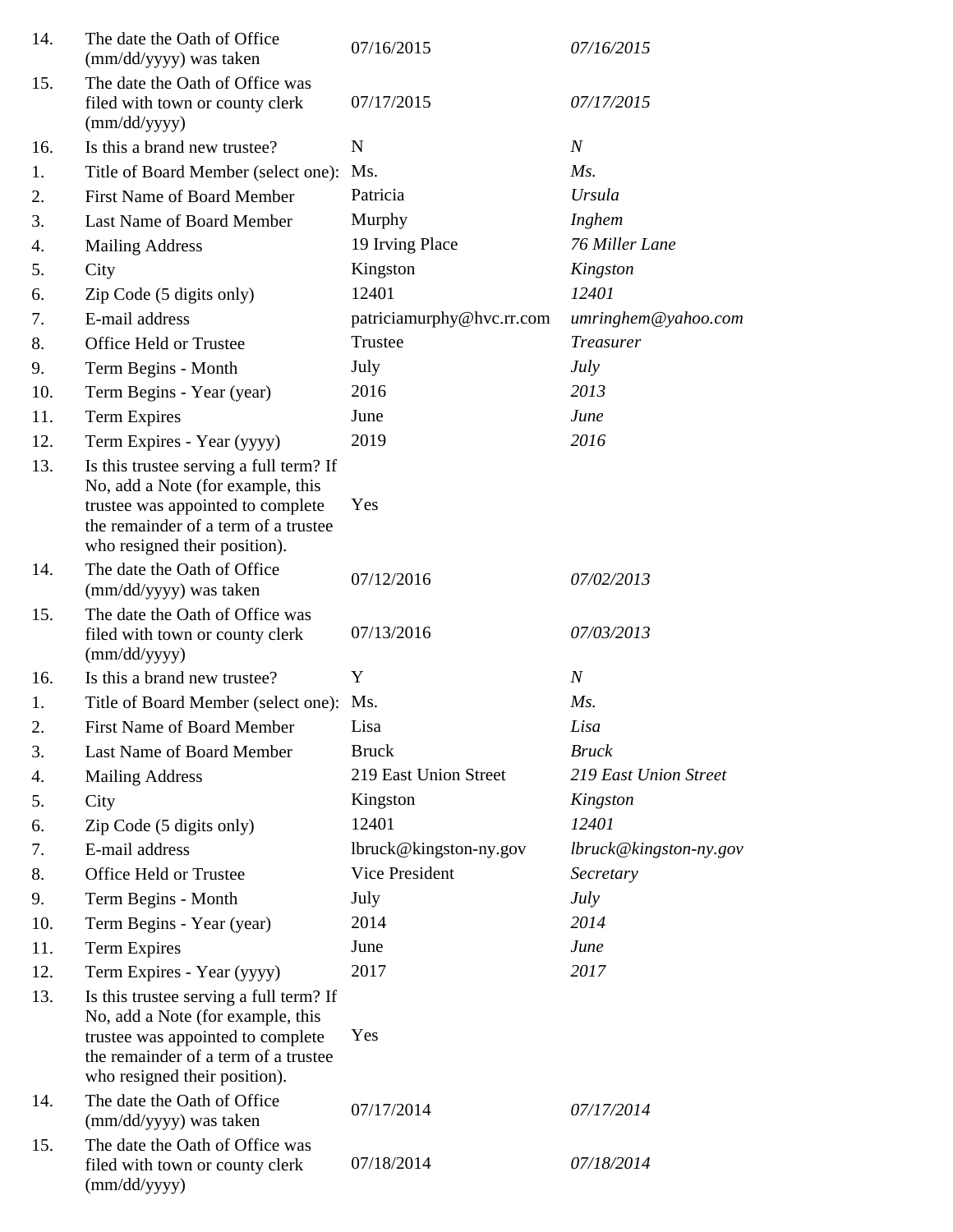| 16. | Is this a brand new trustee?                                                                                                                                                               | N                        | $\boldsymbol{N}$   |
|-----|--------------------------------------------------------------------------------------------------------------------------------------------------------------------------------------------|--------------------------|--------------------|
| 1.  | Title of Board Member (select one):                                                                                                                                                        | Mr.                      | Mr.                |
| 2.  | <b>First Name of Board Member</b>                                                                                                                                                          | Joseph                   | Joseph             |
| 3.  | Last Name of Board Member                                                                                                                                                                  | <b>Braby</b>             | <b>Braby</b>       |
| 4.  | <b>Mailing Address</b>                                                                                                                                                                     | 72 McEntee Street        | 72 McEntee Street  |
| 5.  | City                                                                                                                                                                                       | Kingston                 | Kingston           |
| 6.  | Zip Code (5 digits only)                                                                                                                                                                   | 12401                    | 12401              |
| 7.  | E-mail address                                                                                                                                                                             | joebraby@gmail.com       | joebraby@gmail.com |
| 8.  | Office Held or Trustee                                                                                                                                                                     | Trustee                  | Trustee            |
| 9.  | Term Begins - Month                                                                                                                                                                        | July                     | <b>July</b>        |
| 10. | Term Begins - Year (year)                                                                                                                                                                  | 2014                     | 2014               |
| 11. | Term Expires                                                                                                                                                                               | June                     | June               |
| 12. | Term Expires - Year (yyyy)                                                                                                                                                                 | 2017                     | 2017               |
| 13. | Is this trustee serving a full term? If<br>No, add a Note (for example, this<br>trustee was appointed to complete<br>the remainder of a term of a trustee<br>who resigned their position). | Yes                      |                    |
| 14. | The date the Oath of Office<br>(mm/dd/yyyy) was taken                                                                                                                                      | 07/17/2014               | 07/17/2014         |
| 15. | The date the Oath of Office was<br>filed with town or county clerk<br>(mm/dd/yyyy)                                                                                                         | 07/18/2014               | 07/18/2014         |
| 16. | Is this a brand new trustee?                                                                                                                                                               | $\mathbf N$              | $\boldsymbol{N}$   |
| 1.  | Title of Board Member (select one):                                                                                                                                                        | Mr.                      |                    |
| 2.  | <b>First Name of Board Member</b>                                                                                                                                                          | <b>Brian</b>             |                    |
| 3.  | Last Name of Board Member                                                                                                                                                                  | Woltman                  |                    |
| 4.  | <b>Mailing Address</b>                                                                                                                                                                     | 37 Abbey Street          |                    |
| 5.  | City                                                                                                                                                                                       | Kingston                 |                    |
| 6.  | Zip Code (5 digits only)                                                                                                                                                                   | 12401                    |                    |
| 7.  | E-mail address                                                                                                                                                                             | brianwoltman@yahoo.com   |                    |
| 8.  | Office Held or Trustee                                                                                                                                                                     | <b>Financial Officer</b> |                    |
| 9.  | Term Begins - Month                                                                                                                                                                        | July                     |                    |
| 10. | Term Begins - Year (year)                                                                                                                                                                  | 2016                     |                    |
| 11. | Term Expires                                                                                                                                                                               | June                     |                    |
| 12. | Term Expires - Year (yyyy)                                                                                                                                                                 | 2019                     |                    |
| 13. | Is this trustee serving a full term? If<br>No, add a Note (for example, this<br>trustee was appointed to complete<br>the remainder of a term of a trustee<br>who resigned their position). | Yes                      |                    |
| 14. | The date the Oath of Office<br>(mm/dd/yyyy) was taken                                                                                                                                      | 07/12/2016               |                    |
| 15. | The date the Oath of Office was<br>filed with town or county clerk<br>(mm/dd/yyyy)                                                                                                         | 07/13/2016               |                    |
| 16. | Is this a brand new trustee?                                                                                                                                                               | N                        |                    |

# **11. OPERATING FUNDS RECEIPTS**

Report financial data based on the fiscal reporting year reported in Part 1. *ROUND TO THE NEAREST*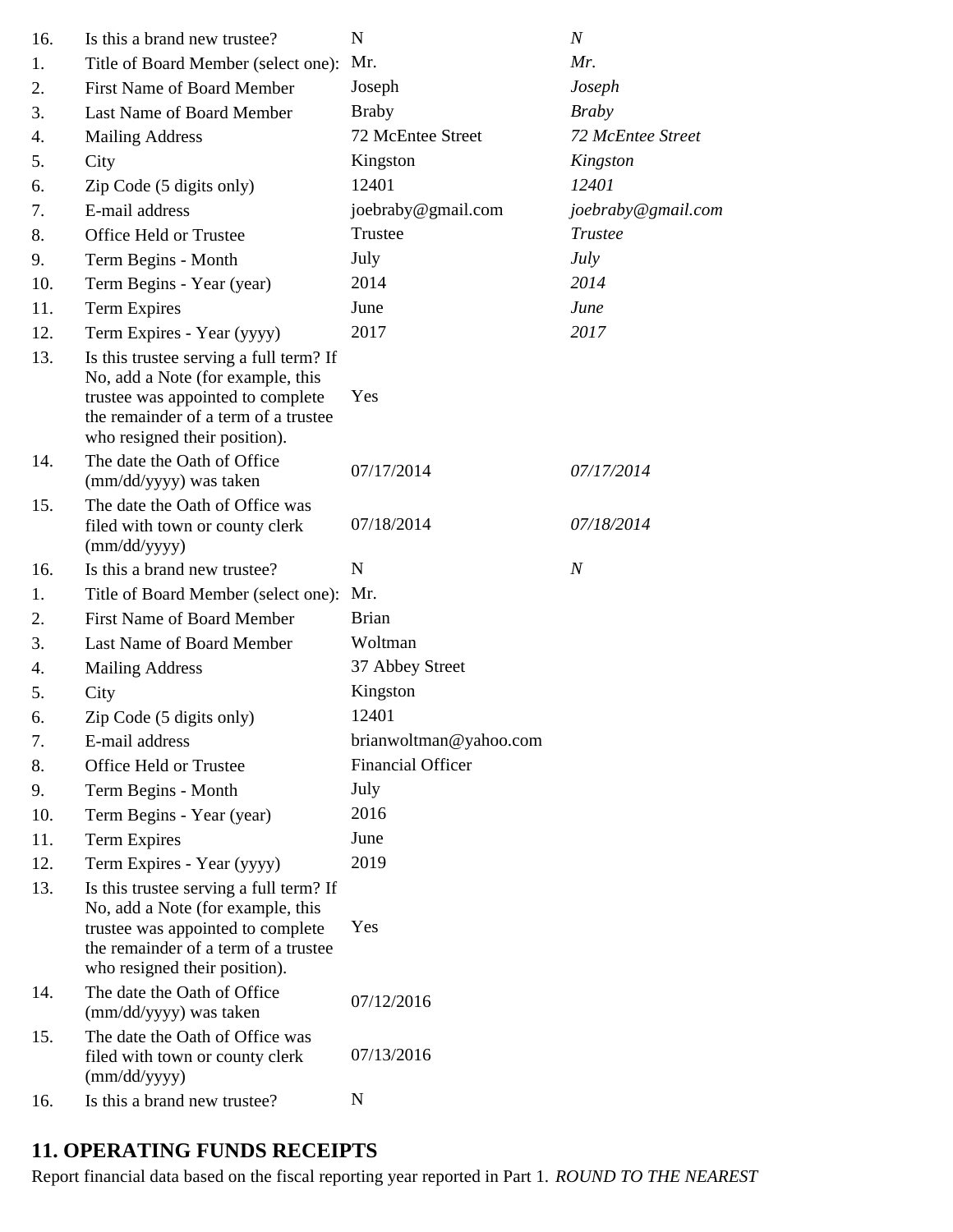*DOLLAR.* Please click here to read general instructions before completing this section.

## **LOCAL PUBLIC FUNDS**

Specify by name the municipalities or districts which are the source of funds.

| 11.1  | Does the library receive any local<br>public funds? If yes, complete one<br>record for each funding source; if<br>no, go to question 11.3. | Y                                                       | Y                                    |
|-------|--------------------------------------------------------------------------------------------------------------------------------------------|---------------------------------------------------------|--------------------------------------|
| 1.    | Source of Funds                                                                                                                            | Other (specify using the State<br>note)                 | <b>School District</b>               |
| 2.    | Name of funding County,<br>Municipality or District                                                                                        | Kingston Library District                               | <b>Kingston City School District</b> |
| 3.    | Amount                                                                                                                                     | \$844,237                                               | \$23,000                             |
| 4.    | Subject to public vote held in<br>reporting year or in a previous<br>reporting year(s).                                                    | Y                                                       | Y                                    |
| 5.    | Written Contractual Agreement                                                                                                              | $\mathbf N$                                             | $\boldsymbol{N}$                     |
| 1.    | Source of Funds                                                                                                                            | <b>School District</b>                                  | Other (specify using the State note) |
| 2.    | Name of funding County,<br>Municipality or District                                                                                        | Kingston City School District Kingston Library District |                                      |
| 3.    | Amount                                                                                                                                     | \$23,000                                                | \$760,397                            |
| 4.    | Subject to public vote held in<br>reporting year or in a previous<br>reporting year(s).                                                    | Y                                                       | Y                                    |
| 5.    | Written Contractual Agreement                                                                                                              | $\mathbf N$                                             | $\boldsymbol{N}$                     |
| 11.2  | <b>TOTAL LOCAL PUBLIC</b><br><b>FUNDS</b>                                                                                                  | \$867,237                                               | \$783,397                            |
|       | SYSTEM CASH GRANTS TO MEMBER LIBRARY                                                                                                       |                                                         |                                      |
| 11.3  | Local Library Services Aid (LLSA)                                                                                                          | \$6,930                                                 | \$6,644                              |
| 11.4  | Central Library Aid (CLDA and/or<br>CBA                                                                                                    | \$0                                                     | \$0                                  |
| 11.5  | Additional State Aid received from<br>the System                                                                                           | \$0                                                     | \$0                                  |
| 11.6  | Federal Aid received from the<br>System                                                                                                    | \$2,018                                                 | \$0                                  |
| 11.7  | <b>Other Cash Grants</b>                                                                                                                   | \$3,200                                                 | \$11,041                             |
| 11.8  | <b>TOTAL SYSTEM CASH</b><br><b>GRANTS</b> (Add Questions 11.3,<br>11.4, 11.5, 11.6 and 11.7)                                               | \$12,148                                                | \$17,685                             |
|       | <b>OTHER STATE AID</b>                                                                                                                     |                                                         |                                      |
| 11.9  | State Aid other than LLSA, Central<br>Library Aid (CLDA and/or CBA), or \$3,750<br>other State Aid reported as system<br>cash grants       |                                                         | \$0                                  |
|       | FEDERAL AID FOR LIBRARY OPERATION                                                                                                          |                                                         |                                      |
|       | 11.10 LSTA                                                                                                                                 | \$0                                                     | \$0                                  |
| 11.11 | Other Federal Aid                                                                                                                          | \$0                                                     | \$0                                  |
| 11.12 | <b>TOTAL FEDERAL AID (Add</b><br>Questions 11.10 and 11.11)                                                                                | \$0                                                     | \$0                                  |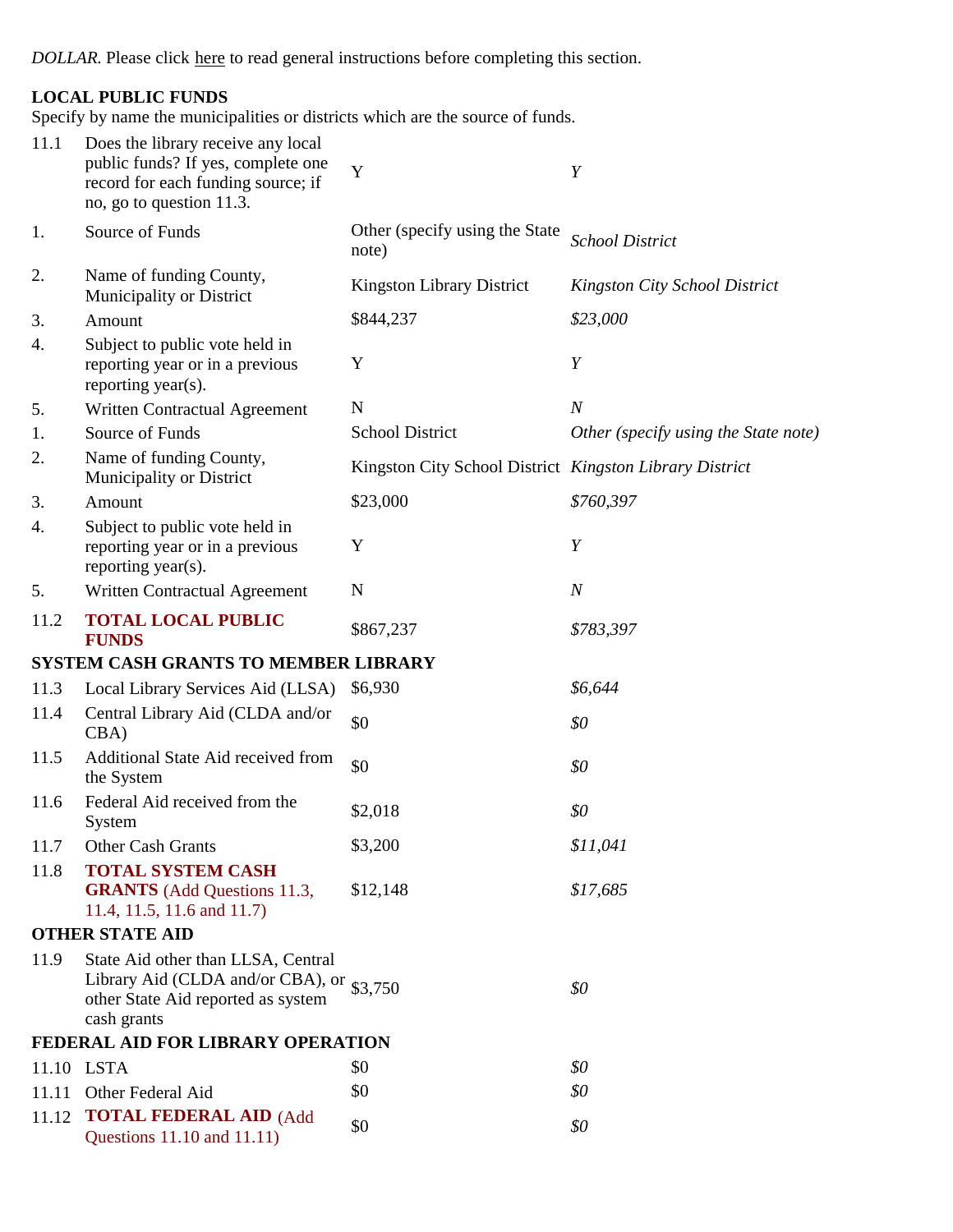| 11.13 | <b>CONTRACTS WITH PUBLIC</b><br><b>LIBRARIES AND/OR PUBLIC</b><br><b>LIBRARY SYSTEMS IN NEW</b><br><b>YORK STATE</b>                                                  | \$0         | \$0         |
|-------|-----------------------------------------------------------------------------------------------------------------------------------------------------------------------|-------------|-------------|
|       | <b>OTHER RECEIPTS</b>                                                                                                                                                 |             |             |
|       | 11.14 Gifts and Endowments                                                                                                                                            | \$27,643    | \$13,987    |
| 11.15 | <b>Fund Raising</b>                                                                                                                                                   | \$618       | \$644       |
| 11.16 | Income from Investments                                                                                                                                               | \$1,057     | \$1,111     |
|       | 11.17 Library Charges                                                                                                                                                 | \$21,860    | \$20,991    |
| 11.18 | Other                                                                                                                                                                 | \$039       | \$0         |
| 11.19 | <b>TOTAL OTHER RECEIPTS</b><br>(Add Questions 11.14, 11.15, 11.16,<br>11.17 and 11.18)                                                                                | \$51,217    | \$36,733    |
| 11.20 | <b>TOTAL OPERATING FUND</b><br><b>RECEIPTS</b> (Add Questions 11.2,<br>11.8, 11.9, 11.12, 11.13 and 11.19)                                                            | \$934,352   | \$837,815   |
| 11.21 | <b>BUDGET LOANS</b>                                                                                                                                                   | \$0         | \$0         |
|       | <b>TRANSFERS</b>                                                                                                                                                      |             |             |
| 11.22 | From Capital Fund (Same as<br>Question 14.8)                                                                                                                          | \$0         | \$0         |
|       | 11.23 From Other Funds                                                                                                                                                | \$0         | \$0         |
|       | 11.24 TOTAL TRANSFERS (Add<br>Questions 11.22 and 11.23)                                                                                                              | \$0         | \$0         |
| 11.25 | <b>BALANCE IN OPERATING</b><br>FUND - Beginning Balance for<br>Fiscal Year Ending 2016 (Same as<br>Question 12.40 of previous year if<br>fiscal year has not changed) | \$746,378   | \$742,097   |
|       | 11.26 GRAND TOTAL RECEIPTS,<br><b>BUDGET LOANS, TRANSFERS</b><br><b>AND BALANCE</b> (Add Questions<br>11.20, 11.21, 11.24 and 11.25; Same<br>as Question 12.41)       | \$1,680,730 | \$1,579,912 |

## **12. OPERATING FUND DISBURSEMENTS**

**Report financial data based on the fiscal reporting year reported in Part 1. ROUND TO THE NEAREST DOLLAR. Please click here to read general instructions before completing this section.**

### **STAFF EXPENDITURES**

### **Salaries & Wages Paid from Library Funds**

| 12.1 | <b>Certified Librarians</b>                                                                   | \$97,290  | \$94,465  |
|------|-----------------------------------------------------------------------------------------------|-----------|-----------|
| 12.2 | <b>Other Staff</b>                                                                            | \$357,614 | \$345,000 |
| 12.3 | <b>Total Salaries &amp; Wages</b><br><b>Expenditures</b> (Add Questions 12.1)<br>and $12.2$ ) | \$454,904 | \$439,465 |
| 12.4 | <b>Employee Benefits Expenditures</b>                                                         | \$89,955  | \$86,321  |
| 12.5 | <b>Total Staff Expenditures (Add</b><br><b>Questions 12.3 and 12.4)</b>                       | \$544,859 | \$525,786 |
|      | <b>COLLECTION EXPENDITURES</b>                                                                |           |           |
| 12.6 | <b>Print Materials Expenditures</b>                                                           | \$69,275  | \$69,013  |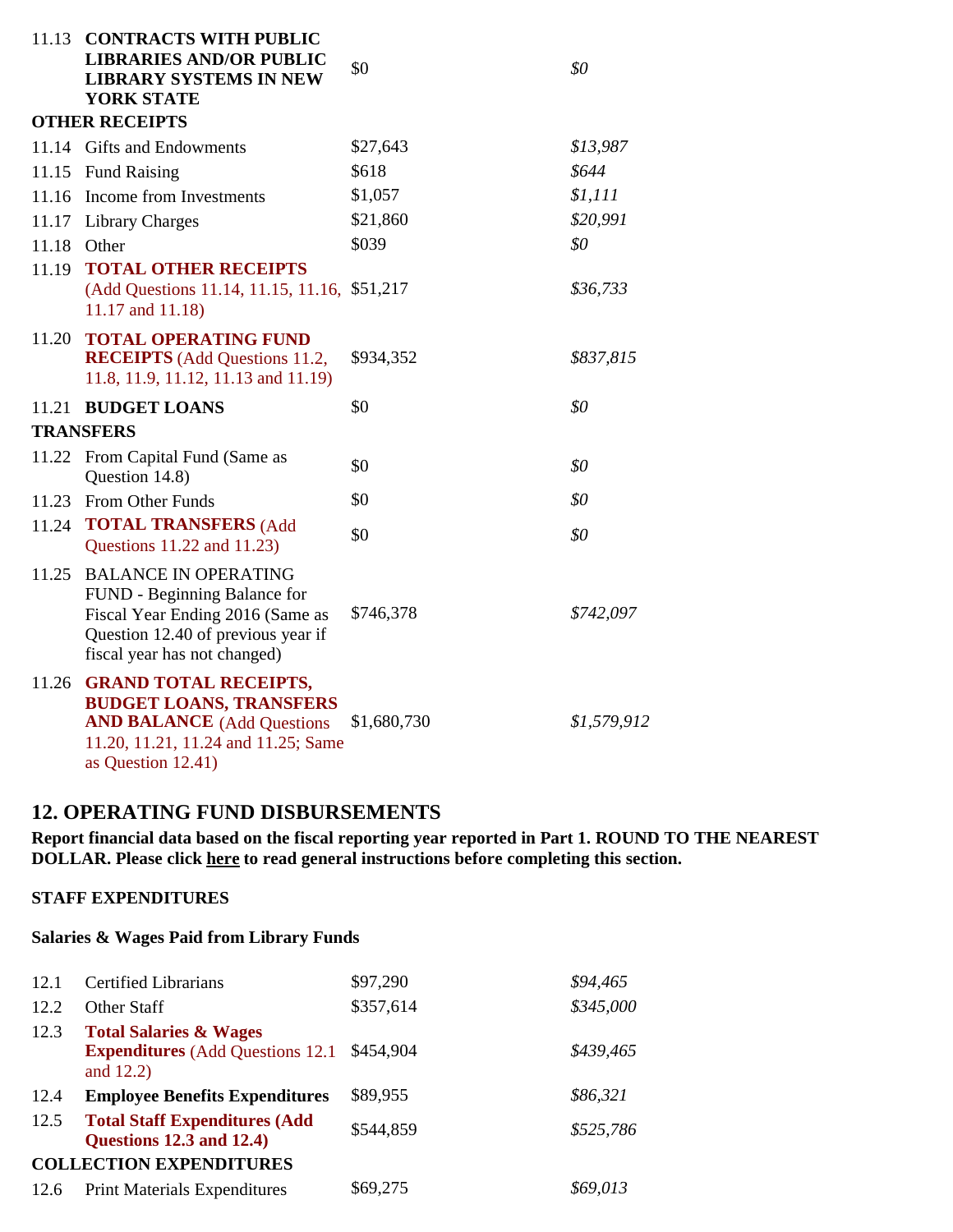| 12.7  | <b>Electronic Materials Expenditures</b>                                                                               | \$21,056 | \$7,022   |
|-------|------------------------------------------------------------------------------------------------------------------------|----------|-----------|
| 12.8  | <b>Other Materials Expenditures</b>                                                                                    | \$0      | \$18,419  |
| 12.9  | <b>Total Collection Expenditures</b><br>(Add Questions 12.6, 12.7 and 12.8)                                            | \$90,331 | \$94,454  |
|       | <b>CAPITAL EXPENDITURES FROM OPERATING FUNDS</b>                                                                       |          |           |
| 12.10 | From Local Public Funds (71PF)                                                                                         | \$3,981  | \$11,745  |
| 12.11 | From Other Funds (71OF)                                                                                                | \$0      | \$0       |
| 12.12 | <b>Total Capital Expenditures (Add</b>                                                                                 | \$3,981  | \$11,745  |
|       | Questions 12.10 and 12.11)                                                                                             |          |           |
|       | <b>OPERATION AND MAINTENANCE OF BUILDINGS</b>                                                                          |          |           |
|       | <b>Repairs to Building &amp; Building Equipment</b>                                                                    |          |           |
|       | 12.13 From Local Public Funds (72PF)                                                                                   | \$26,348 | \$29,955  |
|       | 12.14 From Other Funds (72OF)                                                                                          | \$0      | \$0       |
| 12.15 | <b>Total Repairs (Add Questions)</b><br>12.13 and 12.14)                                                               | \$26,348 | \$29,955  |
| 12.16 | Other Disbursements for Operation<br>& Maintenance of Buildings                                                        | \$54,871 | \$62,169  |
| 12.17 | <b>Total Operation &amp; Maintenance</b><br>of Buildings (Add Questions 12.15<br>and 12.16)                            | \$81,219 | \$92,124  |
|       | <b>MISCELLANEOUS EXPENSES</b>                                                                                          |          |           |
| 12.18 | <b>Office and Library Supplies</b>                                                                                     | \$10,104 | \$9,804   |
|       | 12.19 Telecommunications                                                                                               | \$4,518  | \$5,306   |
| 12.20 | <b>Binding Expenses</b>                                                                                                | \$0      | \$0       |
| 12.21 | Postage and Freight                                                                                                    | \$1,292  | \$1,060   |
| 12.22 | Professional & Consultant Fees                                                                                         | \$20,725 | \$69,765  |
| 12.23 | Equipment                                                                                                              | \$0      | \$0       |
| 12.24 | Other Miscellaneous                                                                                                    | \$60,033 | \$16,490  |
| 12.25 | <b>Total Miscellaneous Expenses</b><br>(Add Questions 12.18, 12.19, 12.20, \$96,672)<br>12.21, 12.22, 12.23 and 12.24) |          | \$102,425 |
|       | 12.26 CONTRACTS WITH PUBLIC<br><b>LIBRARIES AND/OR PUBLIC</b><br><b>LIBRARY SYSTEMS IN NEW</b><br><b>YORK STATE</b>    | \$14,267 | \$0       |
|       | <b>DEBT SERVICE</b>                                                                                                    |          |           |
|       | <b>Capital Purposes Loans (Principal and Interest)</b>                                                                 |          |           |
|       | 12.27 From Local Public Funds (73PF)                                                                                   | \$68,631 | \$0       |
| 12.28 | From Other Funds (73OF)                                                                                                | \$0      | \$0       |
| 12.29 | <b>Total</b> (Add Questions 12.27 and<br>12.28)                                                                        | \$68,631 | \$0       |
| 12.30 | <b>Budget Loans (Principal and</b><br>Interest)                                                                        | \$0      | \$0       |
| 12.31 | Short-Term Loans                                                                                                       | \$0      | \$0       |
| 12.32 | <b>Total Debt Service (Add Questions)</b><br>12.29, 12.30 and 12.31)                                                   | \$68,631 | \$0       |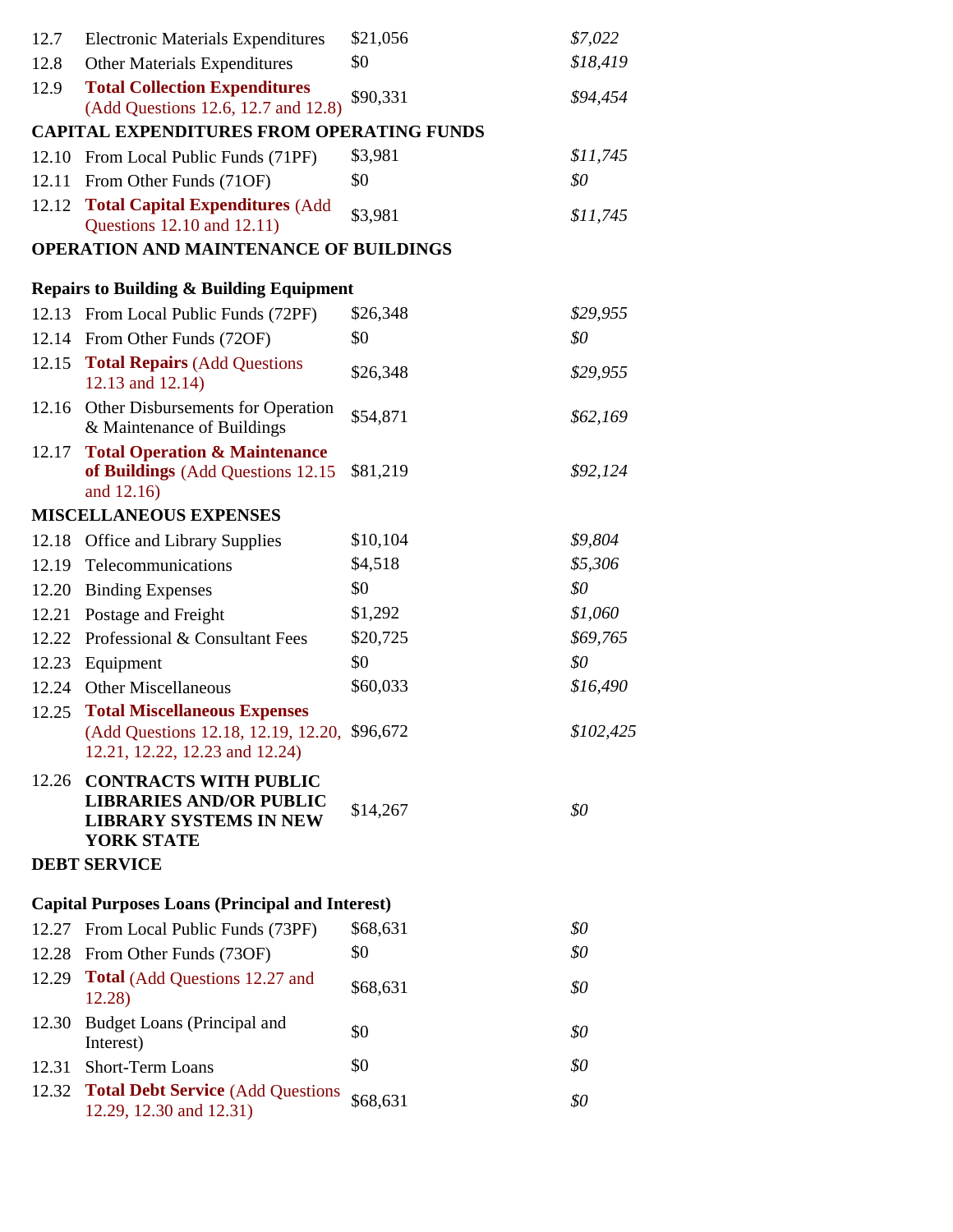|       | <b>12.33 TOTAL OPERATING FUND</b><br><b>DISBURSEMENTS (Add</b><br>Questions 12.5, 12.9, 12.12, 12.17,<br>12.25, 12.26 and 12.32)                                                                                                               | \$899,960                      | \$826,534                      |
|-------|------------------------------------------------------------------------------------------------------------------------------------------------------------------------------------------------------------------------------------------------|--------------------------------|--------------------------------|
|       | <b>TRANSFERS</b>                                                                                                                                                                                                                               |                                |                                |
|       | <b>Transfers to Capital Fund</b>                                                                                                                                                                                                               |                                |                                |
|       | 12.34 From Local Public Funds (76PF)                                                                                                                                                                                                           | \$236,896                      | \$7,000                        |
|       | 12.35 From Other Funds (76OF)                                                                                                                                                                                                                  | \$0                            | \$0                            |
|       | 12.36 Total Transfers to Capital Fund<br>(Add Questions 12.34 and 12.35;<br>same as Question 13.8)                                                                                                                                             | \$236,896                      | \$7,000                        |
|       | 12.37 Transfer to Other Funds                                                                                                                                                                                                                  | \$0                            | \$0                            |
|       | 12.38 TOTAL TRANSFERS (Add<br>Questions 12.36 and 12.37)                                                                                                                                                                                       | \$236,896                      | \$7,000                        |
| 12.39 | <b>TOTAL DISBURSEMENTS AND</b><br><b>TRANSFERS</b> (Add Questions<br>12.33 and 12.38)                                                                                                                                                          | \$1,136,856                    | \$833,534                      |
| 12.40 | <b>BALANCE IN OPERATING</b><br>FUND - Ending Balance for the<br>Fiscal Year Ending 2016                                                                                                                                                        | \$543,874                      | \$746,378                      |
| 12.41 | <b>GRAND TOTAL</b><br><b>DISBURSEMENTS,</b><br><b>TRANSFERS &amp; BALANCE</b> (Add \$1,680,730)<br>Questions 12.39 and 12.40; same as<br>Question 11.26)                                                                                       |                                | \$1,579,912                    |
|       | <b>ASSURANCE</b>                                                                                                                                                                                                                               |                                |                                |
| 12.42 | The Library operated in accordance<br>with all provisions of Education<br>Law and the Regulations of the<br>Commissioner, and assures that the<br>"Annual Report" was reviewed and<br>accepted by the Library Board on<br>(date - mm/dd/yyyy). | 02/16/2017                     | 02/18/2016                     |
|       | <b>FISCAL AUDIT</b>                                                                                                                                                                                                                            |                                |                                |
| 12.43 | Last audit performed (mm/dd/yyyy)                                                                                                                                                                                                              | 10/04/2016                     | 12/01/2014                     |
| 12.44 | Time period covered by this audit<br>$(mm/dd/yyyy) - (mm/dd/yyyy)$                                                                                                                                                                             | 01/01/2014-12/31/2014          | 01/01/2013-12/31/2013          |
| 12.45 | Indicate type of audit (select one):                                                                                                                                                                                                           | <b>Private Accounting Firm</b> | <b>Private Accounting Firm</b> |
|       | <b>CAPITAL FUND</b>                                                                                                                                                                                                                            |                                |                                |
|       | 12.46 Does the library have a Capital<br>Fund? Enter Y for Yes, N for No. If<br>No, stop here. If Yes, complete the<br>Capital Fund Report.                                                                                                    | Y                              | Y                              |

## **13. CAPITAL FUND RECEIPTS**

Report financial data based on the fiscal year reported in Part 1. *ROUND TO THE NEAREST DOLLAR.* Please click here to read general instructions before completing this section.

### **REVENUES FROM LOCAL SOURCES**

13.1 Revenues from Local Government  $\int_{0}$  \$0 *\$0*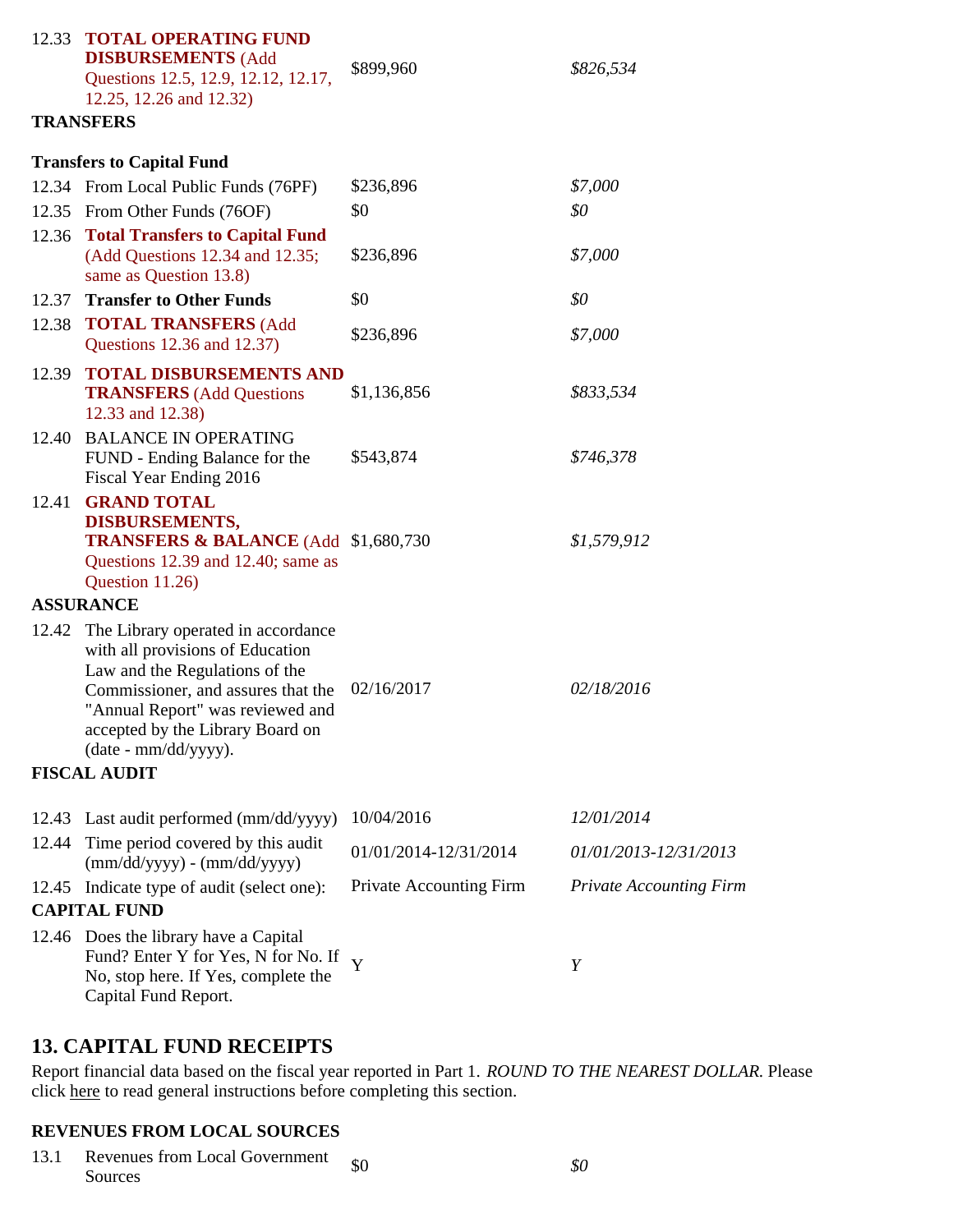| 13.2  | All Other Revenues from Local<br>Sources                                                                                                                             | \$18      | \$7       |
|-------|----------------------------------------------------------------------------------------------------------------------------------------------------------------------|-----------|-----------|
| 13.3  | <b>Total Revenues from Local</b><br><b>Sources</b> (Add Questions 13.1 and<br>13.2)                                                                                  | \$18      | \$7       |
|       | <b>STATE AID FOR CAPITAL PROJECTS</b>                                                                                                                                |           |           |
| 13.4  | State Aid Received for Construction \$211,942                                                                                                                        |           | \$0       |
| 13.5  | Other State Aid                                                                                                                                                      | \$0       | \$0       |
| 13.6  | <b>Total State Aid (Add Questions</b><br>13.4 and 13.5)                                                                                                              | \$211,942 | \$0       |
|       | FEDERAL AID FOR CAPITAL PROJECTS                                                                                                                                     |           |           |
| 13.7  | <b>TOTAL FEDERAL AID</b>                                                                                                                                             | \$0       | \$0       |
|       | <b>INTERFUND REVENUE</b>                                                                                                                                             |           |           |
| 13.8  | <b>Transfer from Operating Fund</b><br>(Same as Question 12.36)                                                                                                      | \$236,896 | \$7,000   |
| 13.9  | <b>TOTAL REVENUES (Add</b><br>Questions 13.3, 13.6, 13.7 and 13.8)                                                                                                   | \$448,856 | \$7,007   |
| 13.10 | <b>NON-REVENUE RECEIPTS</b>                                                                                                                                          | \$0       | \$0       |
| 13.11 | <b>TOTAL CASH RECEIPTS (Add</b><br>Questions 13.9 and 13.10)                                                                                                         | \$448,856 | \$7,007   |
| 13.12 | <b>BALANCE IN CAPITAL FUND -</b><br>Beginning Balance for Fiscal Year<br>Ending 2016 (Same as Question<br>14.11 of previous year, if fiscal year<br>has not changed) | \$18,914  | \$173,064 |
| 13.13 | <b>TOTAL CASH RECEIPTS AND</b><br><b>BALANCE</b> (Add Questions 13.11)<br>and $13.12$ ; same as Question $14.12$ )                                                   | \$467,770 | \$180,071 |

## **14. CAPITAL FUND DISBURSEMENTS**

**Report financial data based on the fiscal reporting year reported in Part 1. ROUND TO THE NEAREST DOLLAR. Please click here to read general instructions before completing this section.**

### **PROJECT EXPENDITURES**

| 14.1 | Construction                                                                                  | \$467,752 | \$161,157 |
|------|-----------------------------------------------------------------------------------------------|-----------|-----------|
| 14.2 | Incidental Construction                                                                       | \$0       | \$0       |
|      | <b>Other Disbursements</b>                                                                    |           |           |
| 14.3 | Purchase of Buildings                                                                         | \$0       | \$0       |
| 14.4 | Interest                                                                                      | \$0       | \$0       |
| 14.5 | <b>Collection Expenditures</b>                                                                | \$0       | \$0       |
| 14.6 | <b>Total Other Disbursements (Add</b><br>Questions 14.3, 14.4 and 14.5)                       | \$0       | \$0       |
| 14.7 | <b>TOTAL PROJECT</b><br><b>EXPENDITURES</b> (Add Questions \$467,752)<br>14.1, 14.2 and 14.6) |           | \$161,157 |
| 14.8 | <b>TRANSFER TO OPERATING</b><br><b>FUND</b> (Same as Question 11.22)                          | \$0       | \$0       |
| 14.9 | <b>NON-PROJECT</b><br><b>EXPENDITURES</b>                                                     | \$0       | \$0       |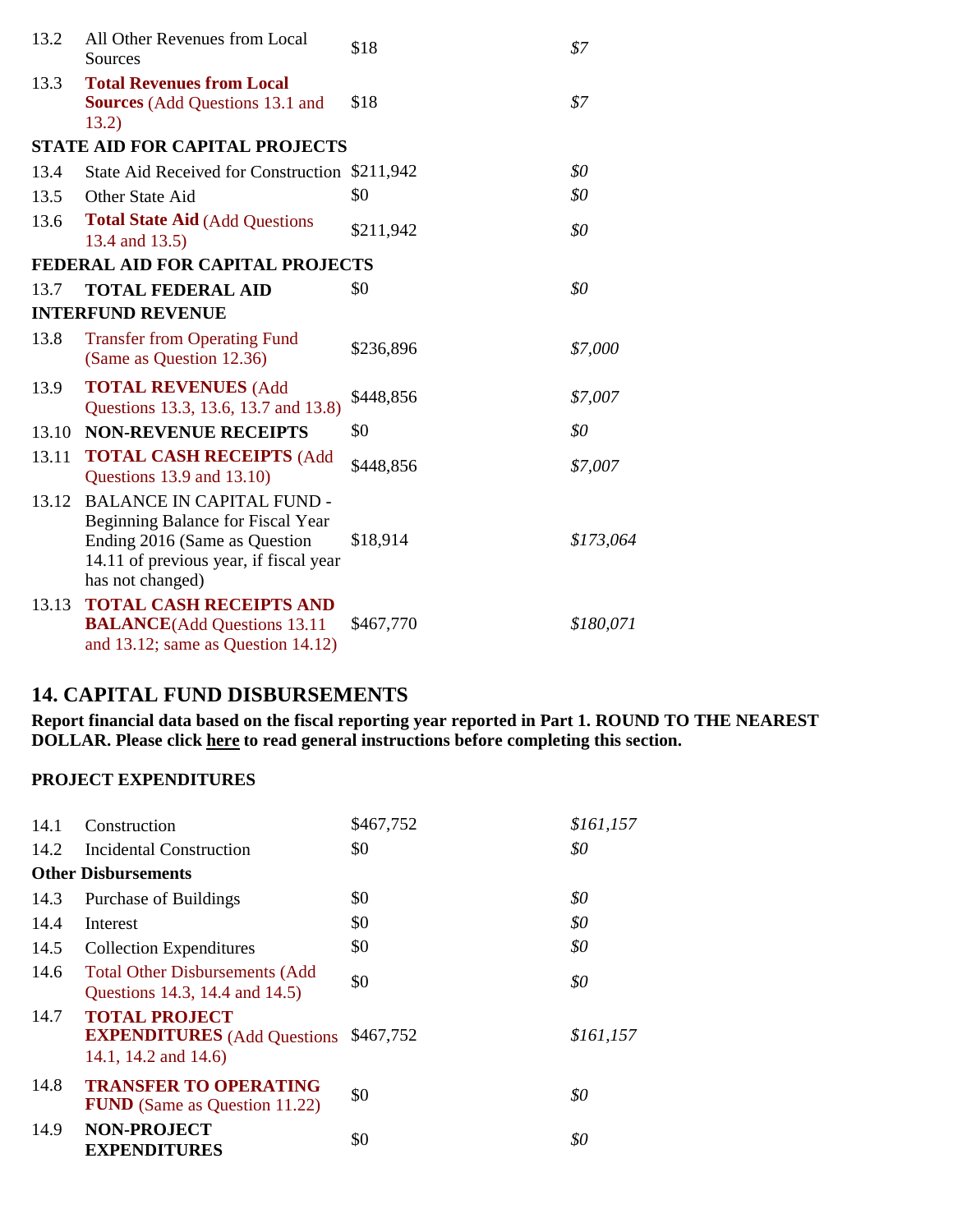|       | 14.10 TOTAL CASH                                        |           |           |
|-------|---------------------------------------------------------|-----------|-----------|
|       | <b>DISBURSEMENTS AND</b>                                | \$467,752 | \$161,157 |
|       | <b>TRANSFERS</b> (Add Questions 14.7,<br>14.8 and 14.9) |           |           |
| 14.11 | <b>BALANCE IN CAPITAL FUND -</b>                        |           |           |
|       | Ending Balance for the Fiscal Year \$18                 |           | \$18,914  |
|       | Ending 2016                                             |           |           |
|       | 14.12 TOTAL CASH                                        |           |           |
|       | <b>DISBURSEMENTS AND</b>                                | \$467,770 | \$180,071 |
|       | <b>BALANCE</b> (Add Questions 14.10)                    |           |           |
|       | and $14.11$ ; same as Question $13.13$ )                |           |           |

# **15. CENTRAL LIBRARIES**

PART 15 EXISTS FOR THE CENTRAL/CO-CENTRAL LIBRARIES ONLY. PLEASE PROCEED TO SECTION 16. FEDERAL TOTALS AND CONTINUE ON WITH YOUR SURVEY

## **16. FEDERAL TOTALS**

All questions in Part 16 are calculated, locked fields. *Note:* See instructions for definitions and calculations of each of these Federal Totals.

| 16.1  | <b>Total ALA-MLS</b>                                                   | 2.00      | 2.00      |
|-------|------------------------------------------------------------------------|-----------|-----------|
| 16.2  | <b>Total Librarians</b>                                                | 5.00      | 5.00      |
| 16.3  | <b>All Other Paid Staff</b>                                            | 9.00      | 7.00      |
| 16.4  | <b>Total Paid Employees</b>                                            | 14.00     | 12.00     |
| 16.5  | <b>State Government Revenue</b>                                        | \$10,680  | \$6,644   |
| 16.6  | <b>Federal Government Revenue</b>                                      | \$2,018   | \$0       |
| 16.7  | <b>Other Operating Revenue</b>                                         | \$54,417  | \$47,774  |
| 16.8  | <b>Total Operating Revenue</b>                                         | \$934,352 | \$837,815 |
| 16.9  | <b>Other Operating Expenditures</b>                                    | \$192,158 | \$194,549 |
| 16.10 | <b>Total Operating Expenditures</b>                                    | \$827,348 | \$814,789 |
| 16.11 | <b>Total Capital Expenditures</b>                                      | \$471,733 | \$172,902 |
| 16.12 | <b>Print Materials</b>                                                 | 48,866    | 53,689    |
| 16.13 | <b>Total Registered Borrowers</b>                                      | 10,986    | 10,772    |
|       | 16.14 Other Capital Revenue and Receipts                               | \$236,914 | \$7,007   |
|       | 16.15 Total Number of Internet Terminals<br>Used by the General Public | 23        | 21        |

## **17. FOR NEW YORK STATE LIBRARY USE ONLY**

| 17.1 | LIB ID                              | 3200623420    | 3200623420   |
|------|-------------------------------------|---------------|--------------|
|      | 17.2 Interlibrary Relationship Code | <b>ME</b>     | МE           |
| 17.3 | Legal Basis Code                    | LD            | LD           |
| 17.4 | Administrative Structure Code       | <sub>SO</sub> | SO           |
|      | 17.5 FSCS Public Library Definition | Y             | Y            |
| 17.6 | Geographic Code                     | <b>OTH</b>    | <i>OTH</i>   |
| 17.7 | <b>FSCS ID</b>                      | NY0258        | NY0258       |
| 17.8 | <b>SED CODE</b>                     | 620600700007  | 620600700007 |

## **SUGGESTED IMPROVEMENTS**

| Library Name:   | <b>KINGSTON LIBRARY</b>                             | <b>KINGSTON LIBRARY</b> |
|-----------------|-----------------------------------------------------|-------------------------|
| Library System: | Mid-Hudson Library System Mid-Hudson Library System |                         |